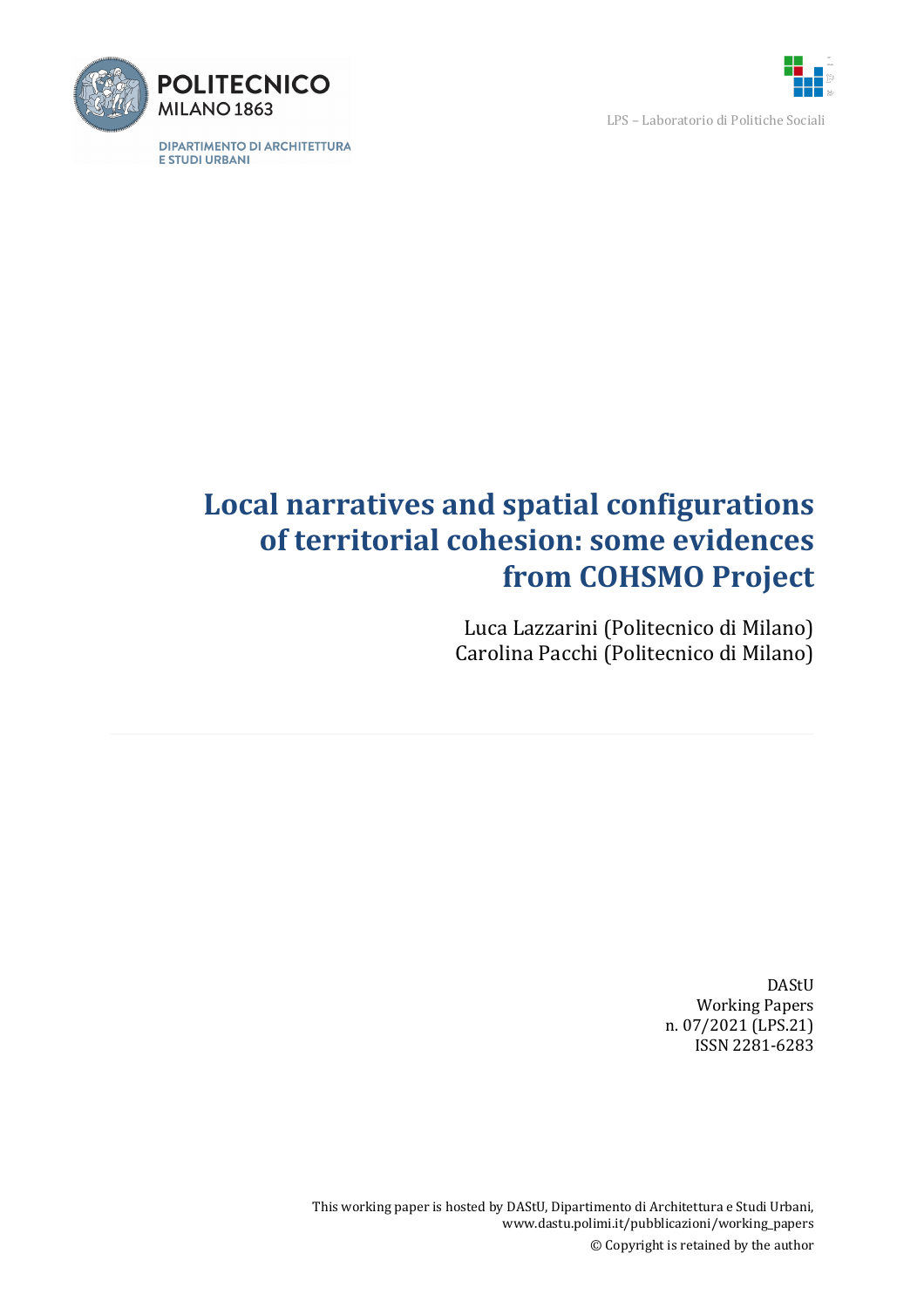# **Abstract**

This working paper presents and discusses some empirical findings from COHSMO Project regarding *the local configurations of territorial cohesion in relation to the contextual forms of inequalities and urbanisation. In particular, it aims at improving the understanding on the role of territorial cohesion in* the three Italian case-study areas (Milan, Legnano and Oltrepò Pavese). A specific emphasis is *placed on investigating the relationship between spatial configurations and territorial cohesion policies, the reconciliation of the economic, social and territorial dimensions of policies, and the contribution of horizontal and multilevel governance arrangements in conducing territorial cohesion. The final section highlights the dominant rhetoric and discourses of policy documents and analyses the strategic response of institutional actors for achieving greater territorial cohesion.*

# **Key-words**

Territories; Territorial Cohesion, Milan, Legnano, Oltrepò Pavese.

# **Biography of the authors**

Luca Lazzarini is Post-doc Research Fellow in Spatial Planning at the Social Policy Laboratory of *DAStU/Politecnico di Milano. Since 2020, he has been working at the European Project H2020 COHSMO. His main research interests concern planning policies and approaches addressing* urban/rural relationships, the analysis of governance processes in metropolitan and city-region *contexts and the integration between urban planning and food policies. E-mail: luca.lazzarini@polimi.it.*

*Carolina Pacchi is Associate Professor at Politecnico di Milano, where she teaches Planning Theory* and Practice and Local Conflict Resolution. She is involved in research on the transformation of urban *governance in European cities, forms of alternative politics and grassroots activism at local level and* policy strategies based on stakeholder involvement. She has been involved in a number of EU funded research projects on governance in urban, environmental and local development policies and she is *currently engaged in research on urban social segregation. E-mail: carolina.pacchi@polimi.it.* 

# **Acknowledgements**

*This project has received funding from the European Union's Horizon 2020 research and innovation programme under grant agreement No 727058.*



# *How to cite this working paper:*

Lazzarini, L., Pacchi, C. (2021) *Local narratives and spatial configurations of territorial cohesion:* some evidences from COHSMO Project, in DAStU Working Paper Series, n. 07/2021 (LPS.21).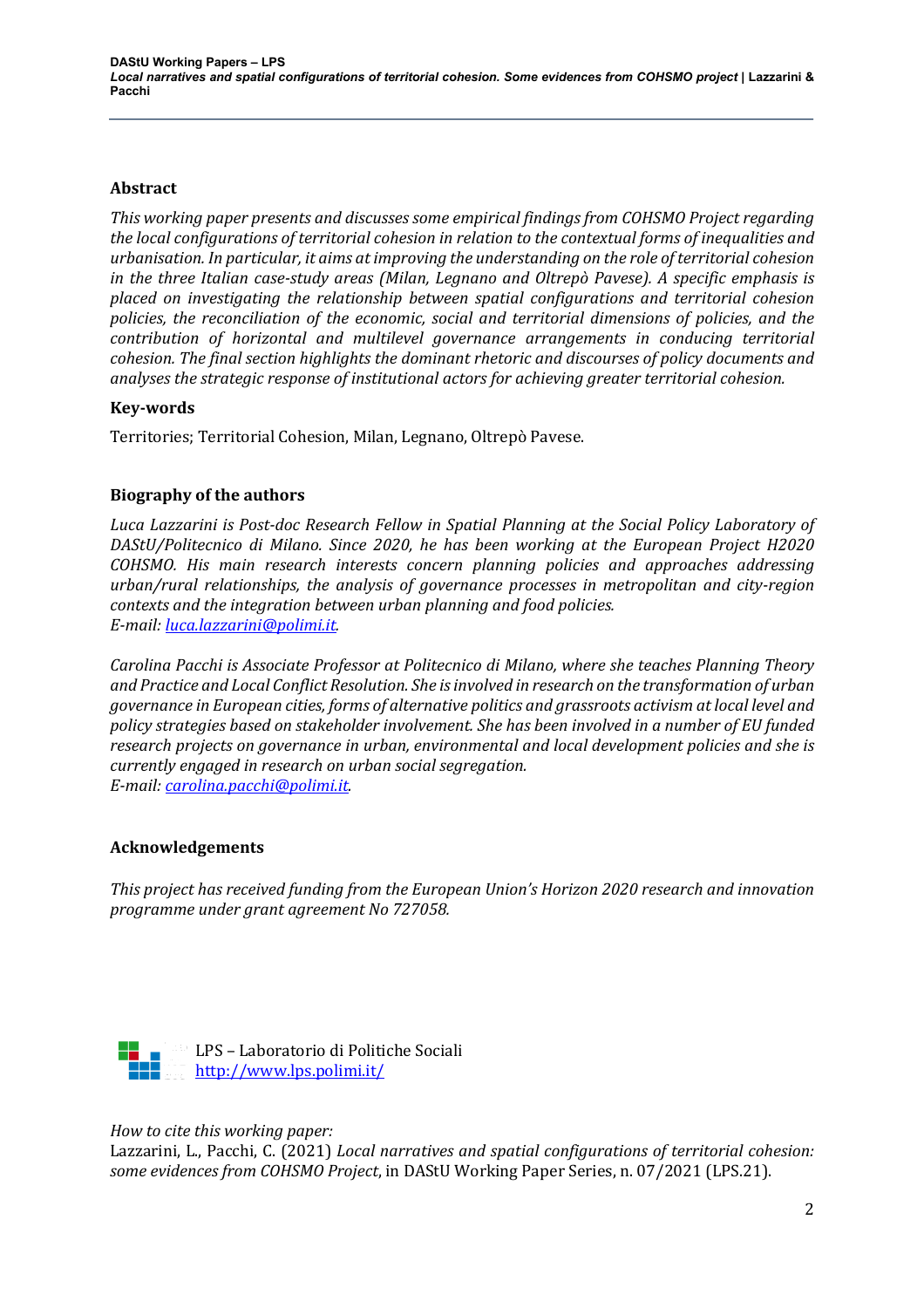# **1. Introduction**

The goal of this working paper is to synthetise and discuss some of the main empirical findings from COHSMO Project regarding the local configurations of territorial cohesion in relation to the distinctive local forms of inequalities and urbanisation. The main research question is whether and to what extent territorial cohesion is shaped by socio-economic inequalities and different scales/forms of urbanization, and can, in turn, contribute to shaping them.

In COHSMO, three case studies were selected for each of the seven countries involved in the project (Austria, Denmark, Greece, Italy, Lithuania, Poland, United Kingdom). The case-studies chosen in Italy are located in Lombardy region, in northern Italy, one of the largest and wealthiest regions of the country. The urban case-study area is Milan, the capital city of Lombardy and the main metropolitan area in the region. The suburban case area is Legnano, a town located north of Milan metropolitan area. The rural one is the Oltrepò Pavese, a group of 15 municipalities placed in the southern part of the region. The three localities are in a quite different position with respect to their territorial ranking which in turn significantly influences their evolutionary dynamics process. Milan has been traditionally recognized as an attractive and fast-growing metropolitan area with a positive economic outlook, though it has been deeply hit by the ongoing economic crisis due to the covid-19 pandemic. Currently the main challenge for the city is its socio-spatial polarisation and the rising levels of urban poverty and social inequality, particularly concentrated in some areas of the outer ring the city. Legnano is a satellite suburban town functionally dependent from Milan that is facing difficulties in adapting the pre-existing human resources to the restructuring of local economy. Oltrepò Pavese experiences a deep decline phase, with exogenous forces facing increasing difficulties in mobilizing territorial capital.

This working paper aims at understanding how territorial cohesion policies are defined in each of these three localities. It also analyses the ways in which spatial configurations (such as polycentric organization, urban-rural divide, infrastructure accessibility, etc.) play a role in the design and implementation of territorial cohesion policies, and highlights how the reconciliation of economic, social and territorial dimensions of cohesion works at local level and the extent in which this is explicitly part of local policy discourses. Lastly, it investigates the governance arrangements that have proved to be more conducive to forms of territorial cohesion.

Methodology is based on a combination of desk research on previous work done in COHSMO and in-depth interviews to members of the National Advisory Board (NAB) and to other key informants from public administration and third sector in the three case-study areas interviewed during the first phase of the project (Cordini et al., 2019). The NAB includes researchers, policy makers and civil society representatives with manifold expertise on the project topics. The phase of interviews to NAB members took place in December 2020. Each interview has been conducted in a virtual mode, it followed a track of questions/topics prepared on the basis of the main research questions stated in the project guidelines, lasted about 45-60 minutes and it was recorded and then transcribed. Interviews done in the first phase of the COHSMO project (related to interviewees PA3, PA4, PA6 and C5 in table 1) were conducted face to face on the basis of a semi-structured track and lasted around 1 hour each.

This Working Paper is organised in 5 sections. Section 2 includes a brief overview of the development of cohesion policies in Italy. In section 3, 4 and 5 the contents and aims of territorial cohesion policies in the three Italian localities are highlighted, with a specific emphasis on the role of spatial configurations in the design and implementation of policies, on the reconciliation of the economic, social and territorial dimensions, and on the role of governance for promoting territorial cohesion. Section 6 looks at the empirical elements gathered in previous sections and discusses the main differences between the three localities. It also scrutinizes the dominant rhetoric and discourses of cohesion policies and the strategic response by institutional actors for achieving greater territorial cohesion.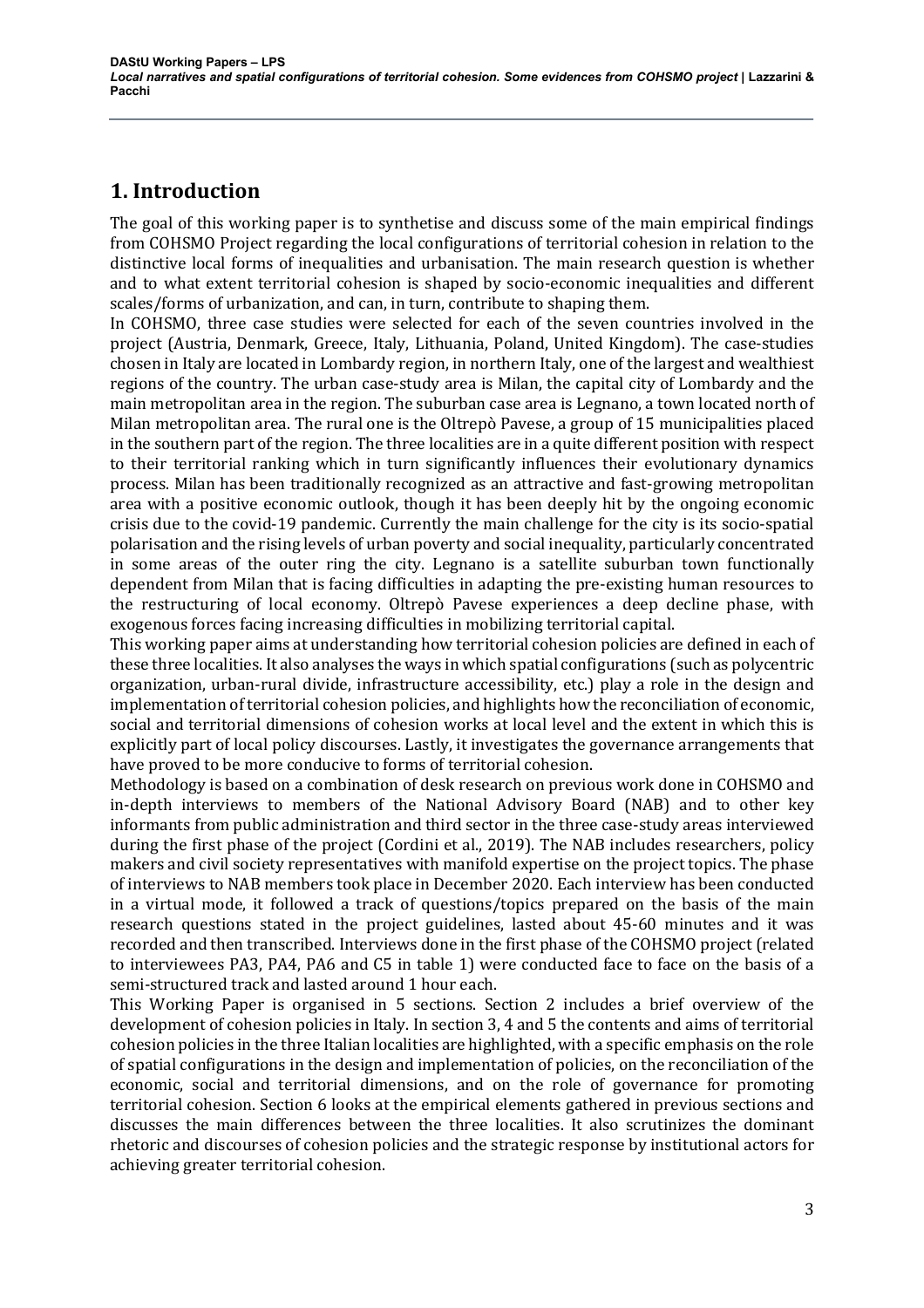| Code            | Profile of the interviewee                                                                              |
|-----------------|---------------------------------------------------------------------------------------------------------|
| GC              | Academic researcher on cohesion policies (NAB member)                                                   |
| FB.             | Public officer working on cohesion policies at regional level (NAB member)                              |
| PA <sub>3</sub> | Manager of the Development and Strategic Coordination of Peripheries Plan unit<br>of Milan Municipality |
| PA4             | Manager of the Peripheral Plan Development Unit of Milan Municipality                                   |
| PA6             | Head of the Pedagogical Technical Coordination of Children (0-6)'s Services of<br>Milan Municipality.   |
| C <sub>5</sub>  | Scientific Manager of the regional branch of an environmental association                               |

#### **Table 1. Interviewees quoted in this working paper**

# **2.** Territorial cohesion in Italy: a brief overview of the policy **development**

In Italy, the concept of territorial cohesion has been traditionally linked to the objectives of economic growth and reduction of territorial unbalances and disparities between the Northern and Southern regions of the Country. During the period 1950-1990, territorial cohesion policies were framed within the intervention of a technical public body, the *Cassa per il Mezzogiorno*, that was oriented to foster the economic competitiveness in Southern regions through infrastructural projects and incentives to local businesses, mainly in the industrial sector. Partly relying on supranational funding, the Cassa was inspired to the New Deal public intervention policies in the US. In mid-1970s, some theoretical contributions gave a new course to the debate. Arnaldo Bagnasco (1977) coined the concept of *formazione sociale territoriale* (socio-territorial system) to underline the specific link between economic development and social integration, going beyond the assumption that economic development is a homogeneous, unidimensional process. The concept is the result of a specific configuration of economic, social, cultural and political aspects, and it is at the basis of the creation of the so-called Three Italy model, used to explain the country's manifold trajectories of development (Cerea et al., 2019). Drawing on these stimuli, since the 1990s, a new policy approach to economic growth has emerged at the national level. This has followed a period (mid-1980s) in which the *Cassa del Mezzogiorno* started to lose reputation and efficiency, due to corruption and political clientelism. A crucial step was the creation in 2007 of a new unit within the Ministry of Treasury, the Department for Programming and Development directed by Fabrizio Barca, which led to a new programming phase, that has seen a specific attention to the strategic policy dimension, to the devices for transforming dispersed private knowledge into usable collective knowledge (Barca, 2004) and to the locality and its resources in supporting virtuous development trajectories. More recently, the territorial cohesion policy discourse has seen a specific focus on Inner Areas, defined as those areas significantly far from the clusters of primary public services, but rich of environmental and cultural resources, and vulnerable because of the marginalisation and de-anthropisation processes. In 2013, the Agency for Territorial Cohesion launched the SNAI - the National Strategy for Inner Areas - that has among its objectives the strengthening of local communities' wellbeing, the increase of local job demand and the better utilisation of territorial capital (Agenzia per la Coesione Territoriale, 2013; See also: Viesti, 2021). The Strategy is currently under implementation: 71 area strategies have been approved by the Agency and a good number of projects are in the process of being finalised. Deep differences among regions characterize the implementation phase mainly due to the complexity and articulation of the methodology adopted by policy designers (Carrosio, 2020). Lombardy is among the regions who are in a more advanced position in the process. The main problems of this phase are the scarce institutional capacity of the local administrations in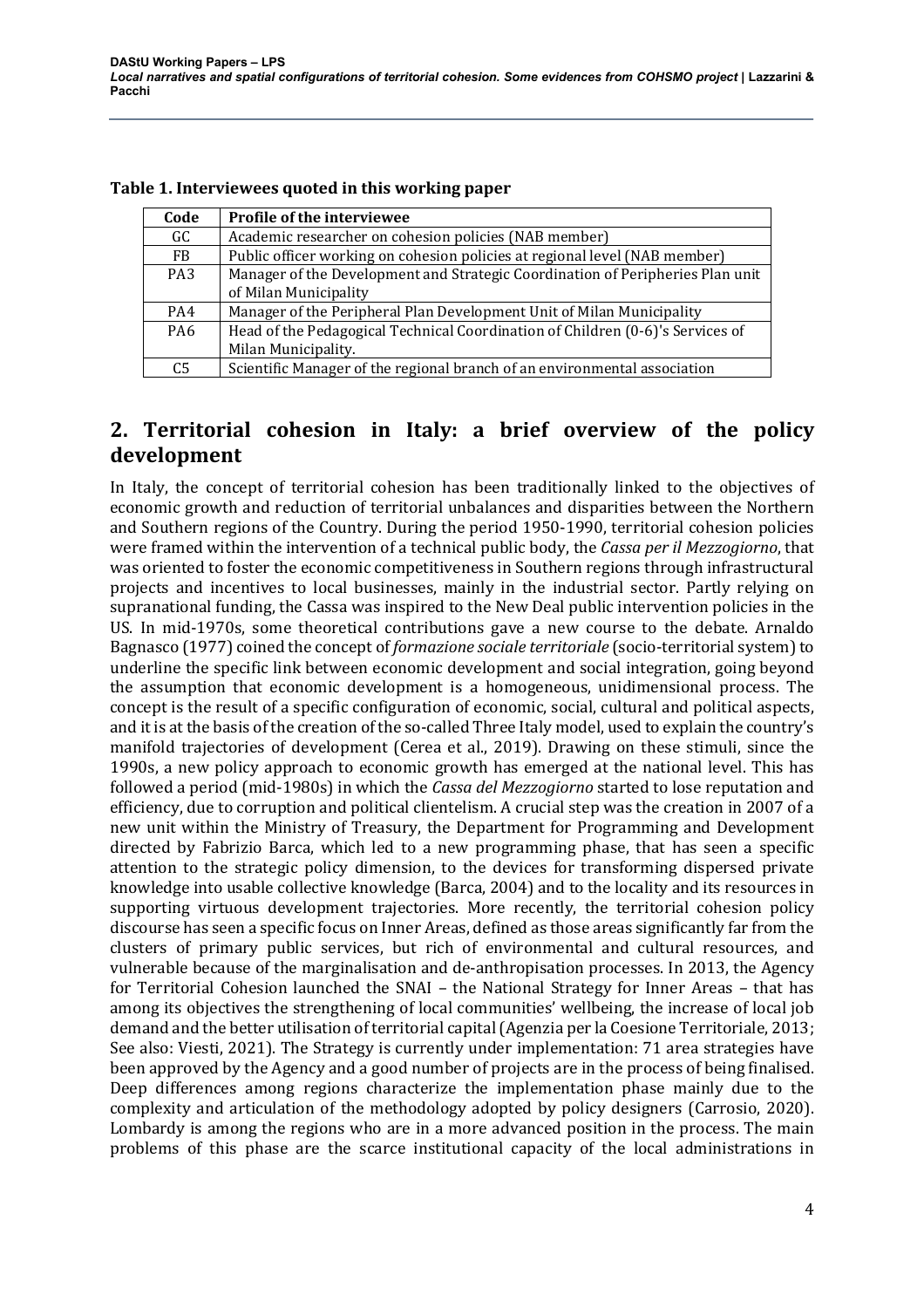implementing the projects and the risk that local political elites hinder innovation, as also pointed out by a NAB member:

"Municipal administrations are sometimes not ready to govern the shock wave of such complex projects, including the making of the vision and the spending capacity [...] The 'rent extractors' in the territories have sometimes prevented their implementation  $\left[\ldots\right]$  These are actors who have no interest for territories to innovate and become inclusive of social and economic coalitions that have no power in that territory" (NAB member GC).

Looking at the more recent developments of the cohesion policy, in February 2020 the Ministry for the South and Territorial Cohesion and the Prime Minister have presented the so-called *Plan for* the South (Ministero per il Sud e la Coesione Territoriale, 2020), a strategic document which is aimed to relaunch the public investments in the decade 2020-30 by attempting to rebalance the ordinary financial resources allocated to Southern regions (a threshold of 34% of total country expenditure has been set), increase the effectiveness in the use of national cohesion policy funding, and improve the implementation of the European cohesion policy.

As far as the implications of territorial cohesion policies since the 1990s are assessed, a model made of a combination of different tensions and trajectories emerges. This is mostly given by a constant swing between the centre  $-$  the national government  $-$  and the decentralised decisionmaking processes, at the regional and local level. The main issue lies on ensuring a positive balance between these two levels, the national and the local, and in preventing the potential threats, like the vulnerability of the local government representatives to be captured by local interests, or the risk that the national government takes a step over localities in defining projects and programmes that do not match or respond to local contextual conditions. Moreover, the high levels of territorial fragmentation - an outcome of the long-standing social and political fragmentation of the Country (Ferlaino & Molinari, 2009) - has greatly impacted on the territorial cohesion paradigm.

Within this background, the Italian debate has framed territorial cohesion as a "synergetic relationship between economic growth and social integration, supported through locally-based horizontal and vertical coordination mechanisms involving enterprises, social forces and civil society organisations" (Cerea et al., 2017: 78). In this sense, country's territorial unbalances and the underdevelopment of Southern regions are problems associated with the low institutional capacity and collective efficacy of local communities. Among the critical targets for achieving territorial cohesion, the production of local public and collective goods emerges. This follows the awareness that a better provision of social, economic and material infrastructures and a stronger integration between endogenous and exogenous resources could lead to improve social and economic conditions for and the wellbeing of local communities.

Before focusing on the territorial cohesion policies in three Cohsmo localities, one aspect worthy to be mentioned concerns the policy orientation to territorial cohesion taken by the regional government in Lombardy. This sees a strong propensity towards sustaining private investments and devolving powers to civil society. During the last ten years, the approach endorsed by the center-right majority ruling the regional government has been to combine the horizontal and vertical subsidiarity to the freedom of choice principle. As also underlined by NAB members, one problem of this approach lies in its scarce territorial dimension and the low levels of adaptation of regional policies to the different subregional localities:

"There are problems related to the non-territorialization of policies as if they were an undifferentiated mesh covering the whole regional territory" (NAB Member FB).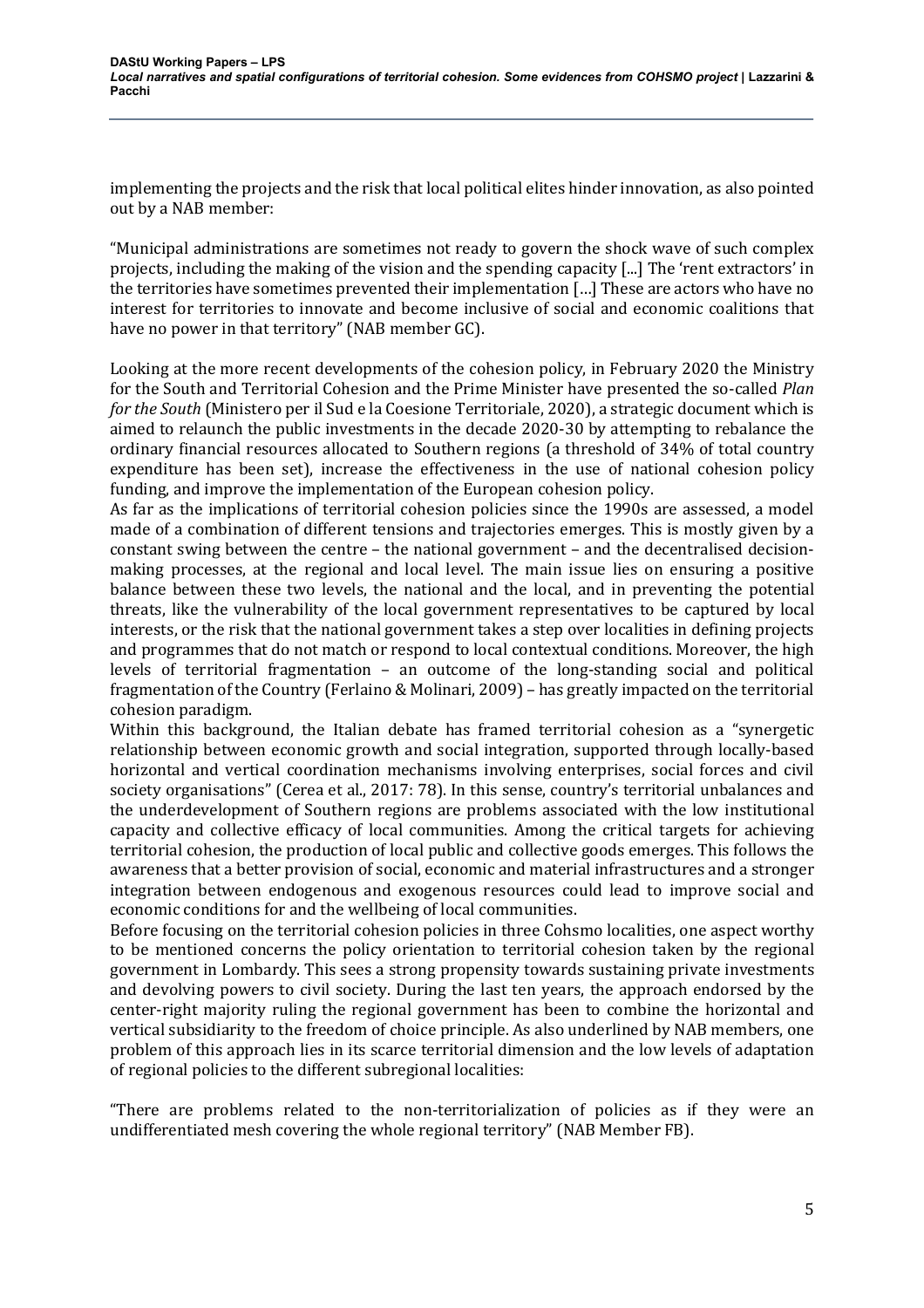"The idea of territorialization means bending policies to the diversity of places. It is a 'acupuncture' logic. What we have done today is taking a best practice and replicating it in a different context, it didn't work" (NAB Member GC).

# **3. MILAN, a vibrant metropolitan city facing socio-spatial polarisation**

In the last decades, the city stood out for its positive economic outlook. The capacity to attract and mobilise social and economic assets has been one of its main strengths. Despite this, currently the main challenge for the city is the socio-spatial polarisation and the rising levels of urban poverty and social inequality, particularly concentrated in some areas of city's outer ring. The image of Milan as "A giant with the feet of clay" has been coined to indicate a city which is strongly projected upwards, though without being able to consolidate its social bases (Gianni, 2020). Another image used by local actors is "A city with leopard spots" which indicates the fact that, rather than urban sectors where disadvantage and segregation concentrate, there are hotspots in which problems emerge in a more conspicuous manner (e.g., Corvetto neighbourhood or some sections of via Padova).

Thus, a number of public policy programmes and private initiatives have been put in place to rebalance the city (Cordini, Pacchi, Ranci, 2019). The main objectives of these programs are the reconciliation of economic development and social inclusion and the reduction of social inequalities and unequal spatial distribution of growth and wellbeing across the metropolitan area. Despite the ambitious goals, most of the actions implemented had a remedial nature, as their focus was on specific physical and social interventions taking place in spots or portions of problematic neighbourhoods (e.g. Lorenteggio, Giambellino, Corvetto, San Siro), without being able to adopt a clear and consistent strategy.

In the last few years, an important urban regeneration program promoted by Lombardy Region and funded by the European Regional Development Fund (ERDF) under the "Sustainable Urban Development" axis has been implemented with the aim of improving the housing conditions and enhancing the social inclusion in public residential neighbourhoods where the levels of deprivation, vulnerability and unemployment are particularly problematic.

As the discourse analysis carried out has shown (Ibid.), some documents display a narrative about economic growth and social cohesion. The "Manifattura Milano strategic plan" and the "Milan Smart City document" interpret economic development as a tool for social inclusion and, conversely, social inclusion as a trigger for economic growth (Comune di Milano, 2014; 2017). Another meaningful example is the "Strategies of Sustainable Urban Development", a document jointly developed in 2016 by the Regional and the Local Governments which identifies a number of objectives and key solutions for promoting a more sustainable urban development in the metropolitan area (Regione Lombardia & Comune di Milano, 2015). According to this document, one of the main factors contributing to the problems of socio-spatial inequality is the lack of identity. Poverty, deprivation and social disadvantage are thus interpreted as problems of identity of places, rather than structural features that need to be addressed through specific policies and interventions. Among the objectives identified by the program, the increasing urban cohesion is mentioned, a goal which is stated in relation to the need to strengthen the spatial integration of local contexts with the rest of the city, as well as the integration of the city with the surrounding metropolitan areas.

The attempt to integrate different dimensions of cohesion is evident when looking at regeneration-based policies. The renovation of existing fabric is an intervention able to generate economic benefits, related both to the financial resources that can be generated by the dwellings' rents and to the new commercial activities attracted by the new households. An interesting case is the Lorenteggio Masterplan where the concept of *mixité* is introduced for breaking down the functional and spatial homogeneity into a more differentiated urban landscape (Regione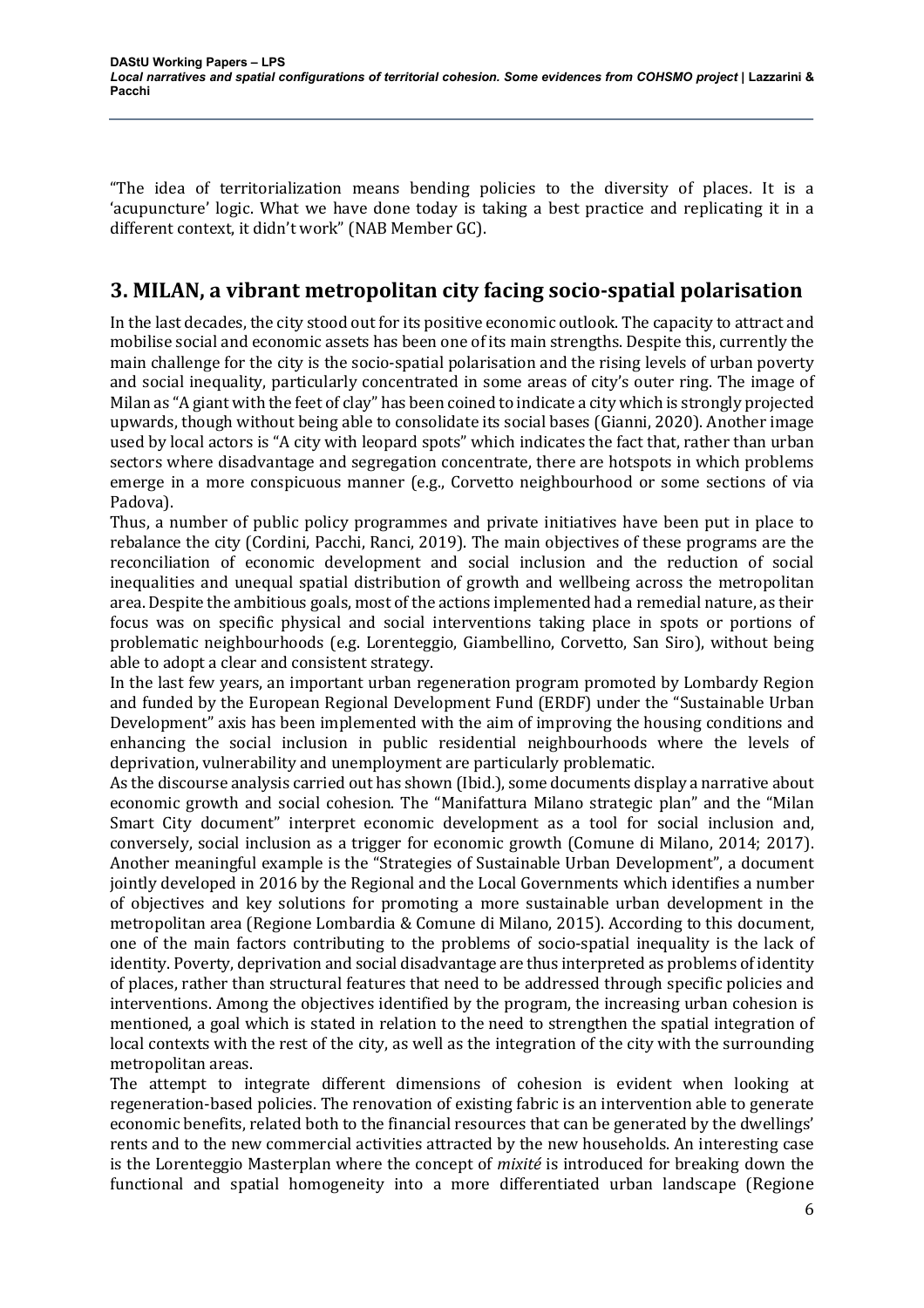Lombardia et al., 2015). The concept refers to the diversity that the inflow of new functions and people in the neighborhood can create. The underlying idea is that more diverse urban neighborhoods can generate positive social and economic outcomes: from the employment created by the new commercial activities, to the social cohesion and the increased sense of belonging conveyed by the restoration of public and private buildings.

Even when the main goal of the policy documents is economic growth, the objective to reconcile – or at least relate – the economic dimension to the social and territorial dimensions is present. At the basis of these documents, the narrative that economic growth can also generate social cohesion emerges. This is also shown by the 'Innovate to Include' slogan endorsed by the political majority (Cordini, Pacchi, Parma, 2019). Although this connection is rarely deepened with solid and consistent arguments, frequent is the assumption that Milan can become a laboratory of smart, green, and socially inclusive policies and that the development of the so-called new urban economies can also enhance social cohesion through the creation of new employment opportunities, as also underlined by the "Manifattura Milano strategic plan" (Comune di Milano, 2017).

# **3.1** The role of spatial configurations in the design and implementation of territorial **cohesion policies**

Looking at the policies analysed in COHSMO project, the relationship between spatial configuration and territorial cohesion policies is not explicitly mentioned. Despite this, some reflections can be made on an assumption included in some policies that enhancing some spatial configurations can positively contribute to construct a more cohesive urban community. This is evident in the already mentioned "Strategies of Sustainable Urban Development" document, in which the focus n. 2 concerns the consolidation of the social cohesion, the reduction of the 'extreme marginality' and the strengthening of social inclusion networks. It is also mentioned that these goals should be achieved in connection and integration to the urban recovery and revitalization policies with an emphasis to sustain social cohesion in peripheral neighbourhoods. A similar approach is taken by the Report of the Local Plan of Milan (PGT) where the concept of territorial cohesion is implicitly tackled by some of the strategies identified in the plan. For example, in the Strategy "Adapt to social changes. Services close to all citizens" it is reported the opportunity to organise the system of public services in a polycentric way across the city, contributing to rebalance the relationships between Milan and its territory (Comune di Milano, 2019: 81). Or in the Strategy "Regenerate the city. Peripheries at the centre" which recognises the role of small and vacant lots, placed at the edge of the city and in low-density settlement areas, for "recomposing the fractures" with the more central areas and establishing new relationships with the metropolitan scale. Moreover, the plan identifies eight projects around which rebuilding the relationships of Milan with its metropolitan dimension. Although no explicit mention of territorial cohesion is made, some of these projects – the re-composition of the northern urban edge through the protection residual open spaces from urban developments and the improvement of the relations with the new major urban functions, or the green and blue infrastructures between Martesana and Parco Nord for improving the quality of life of peripheral settlements – underline an attention of the plan towards specific spatial configurations (urban/rural relationships, accessibility to green, blue and grey infrastructures but also polycentric organization of functions and services) as conducive of more sustainable urban models.

Density and concentration of population and activities produce an impact on the design and implementation of territorial cohesion policies. This aspect is addressed by the "Strategies of Sustainable Urban Development" document which interprets the Milan metropolitan area as a context characterized by a concentration of manifold social and economic problems, a process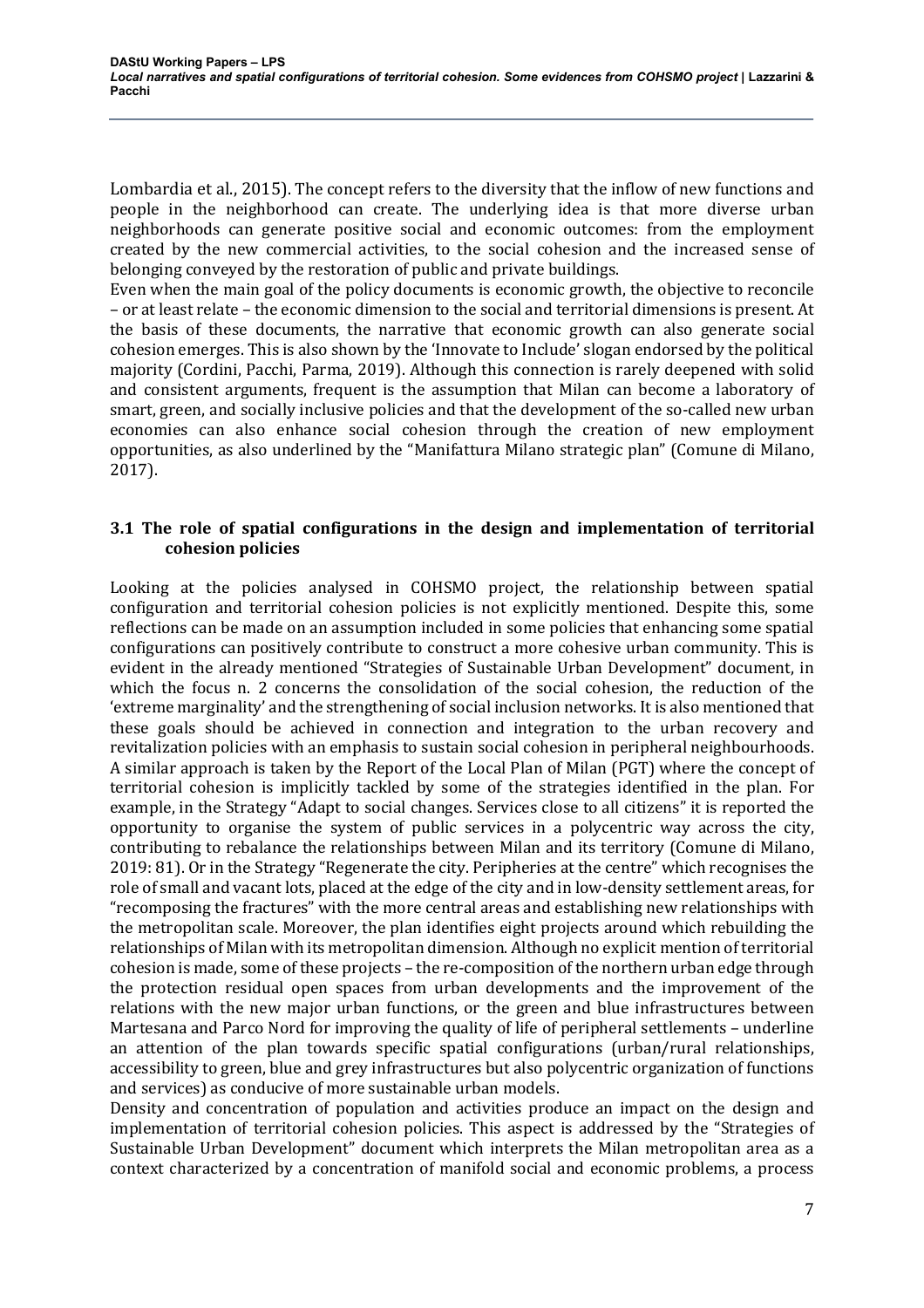which affects the capacity of the city to achieve objectives of economic competitiveness and social cohesion. This document establishes a direct logical connection among the process of demographic concentration and the density of social and economic problems. Among these, one of the most urgent is the growing and diffused housing disadvantage which directly relates to the emergence of new forms of urban poverty. This phenomenon manifests in multiple ways, from people living in informal housing to those living in incongruous or overcrowded dwellings, and tends to concentrate in neighborhoods that already present some conditions of spatial (e.g. distance from the urban center, lack of public transport and services, neglected public spaces) and social vulnerabilities (e.g. high rates of unemployment and illegal activities) (Regione Lombardia & Comune di Milano, 2015). If not recomposed and reintegrated into the city, these neighborhoods risk to be excluded from the dynamics of urban development but also to become areas of concentration of social conflict, disease and marginality.

Policy documents also reports that the concentration of innovation, technology and facilities within the city acts as a catalyst of economic growth, but also of social cohesion. In the Milano "SmartCity document of guidelines" approved by the City Council in 2014 it is evident an emphasis to a vision of smart city which is able to activate in its neighborhoods relational networks supported by new technologies for monitoring the most weakness sections of the population and involving them in processes of empowerment. According to this narrative, the SmartCity model can explicitly contribute to the objectives of social cohesion and collective efficacy and the investment on innovative projects can lead to solve issues at urban, metropolitan and territorial scales and promote integration and inclusion.

In the "Manifattura Milano Strategy", the central role is played by the presence in the city of the so-called territorial services: fab-lab, community hubs, incubators and accelerators of innovative start-ups all have a positive impact in promoting the emergence of the new urban economies. Following this narrative, the city spatially configured as the core of a 4.0 revolution can produce effects both in terms of economic development and social cohesion thanks to the creation of new employment opportunities. The spatial dimension is also evident in the strategy's attempt to regenerate, also through agreements with the private sector, unused or vacant urban spaces and providing incentives for allocating digital spaces and services in peripheral areas.

# **3.2** The reconciliation of the economic, social and territorial dimensions of cohesion **policies**

The actors mentioned the reconciliation objectives in relation to two main aspects. The first one is the capacity of specific projects and programs to work across the social and economic dimensions of cohesion. The analysis has shown that the reconciliation objectives have been successfully achieved through single projects cutting across different policy areas, rather than through statutory mechanisms or traditional policy instruments. The areas where these have been mostly focused on are social innovation, local welfare and urban regeneration.

The second aspect lies in the strategic cooperation between different municipal departments. Some actors (PA3, PA4, C5) mentioned the crucial role that cross-sectoral coordination has in constructing successful policies due to the importance of sharing manifold expertise and integrating different tools and knowledge forms. Sometimes these policies have been catalysed around some cross-cutting concepts, images or paradigms, such as the already mentioned Smart City paradigm, or the concept of 'periphery', which has served to build a multi-fold and placebased strategy based on the combination of different policy tools and funding sources and the creation of policy bundles. A recent attempt to build a cross-sectoral policy coordination and construct policy bundles is the *Piano Periferie* launched by the Municipality in 2016. The process was carried on by a steering committee specifically created for this purpose, and the plan was supposed to be drafted by the cooperation between the city departments traditionally involved in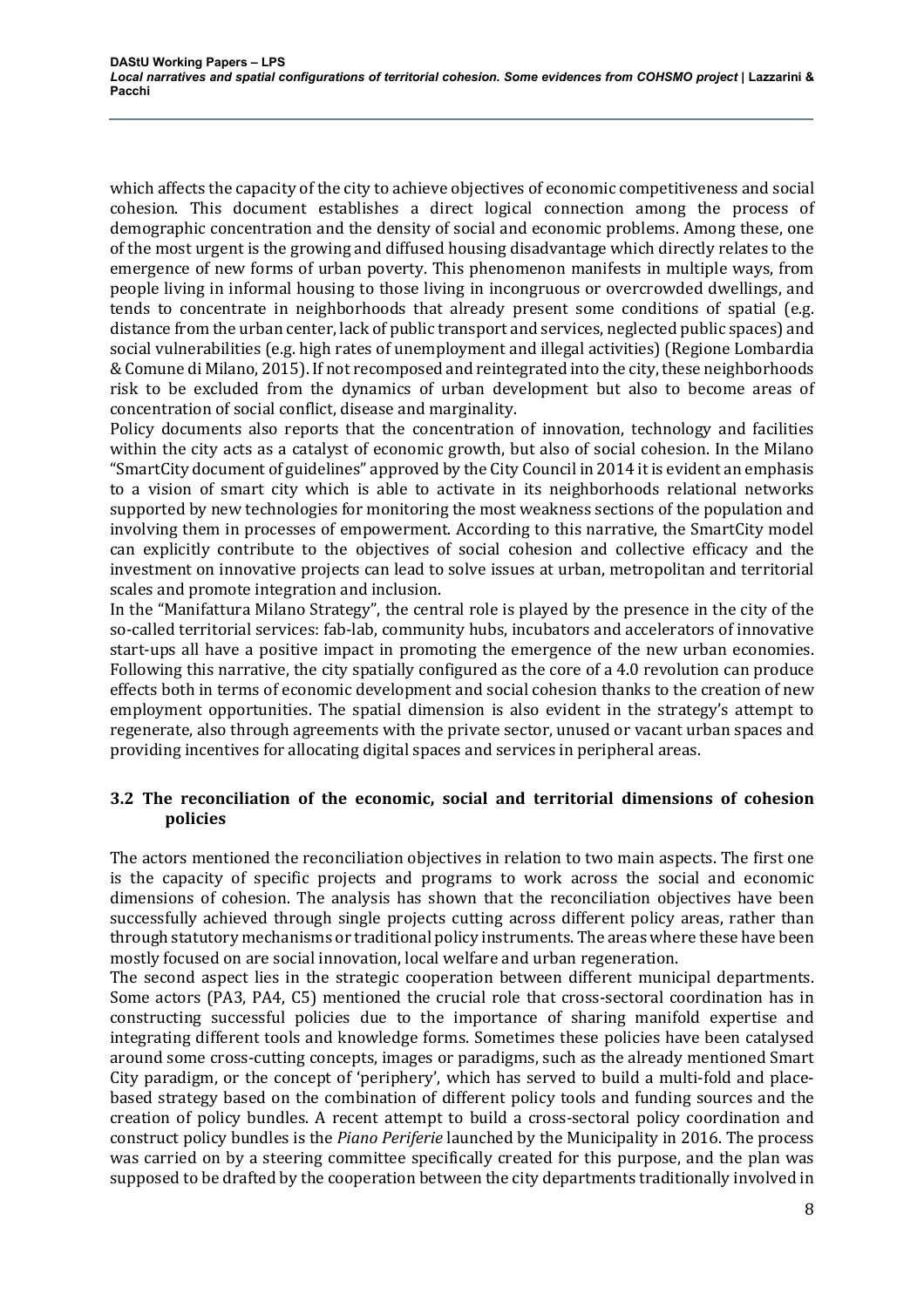urban regeneration (the urban planning and public works departments) and other departments (e.g. those dealing with welfare, culture and integration). The underlying idea was to characterise urban problems in terms of their spatial connotation, according to the objective of achieving the policy integration through a *place-based approach* (Cordini, Pacchi, Parma, 2019). Despite the initial positive assumptions, the *Piano Periferie* has failed to reach the objectives and recently the local administration decided to put it aside. Reasons of this failure lie in the difficulty to define a proper coordinated strategy among city departments and jointly use a different set of policy instruments, regulations and approaches, and in the scarce effectiveness of the governance mechanisms for implementing the plan.

A positive example of this approach is the so-called *Scuola dei Quartieri*<sup>1</sup>, an initiative promoted by the Municipality of Milan in cooperation with local enterprises, institutions and foundations, and co-funded with funding from the ESF within the Multi-fund National Operational Programme Metropolitan Cities 2014-2020. The main objective is to support the creation of projects and services, designed and implemented by citizens and addressed to improve the quality of life in peripheral neighborhoods. The support by the Municipality consists in training activities with professionals and economic subsidies of up to 25.000 euros for co-funding the first year of activity. The second edition of the program has started in October 2020 and has involved 20 project proposals, selected in a two-stage call.

One actor highlighted that the development of place-based actions has significantly contributed to reconcile different policy dimensions in specific neighborhoods where levels of unemployment and social inequalities were particularly high  $(C5)$ . Here, the reference goes to an idea of neighborhood as the unit through which the municipality can deal more effectively with the reconciliation objectives. As far as the neighborhood dimension is considered, a range of initiatives have been put in place by local administration. One of these is the reconversion of the covered food markets<sup>2</sup>: 8 projects have been implemented, some of which have been recently completed, and they aim at constructing multifunctional spaces that, alongside the traditional food market retailers, host restaurants, shops and social and cultural spaces. The main idea is to turn the former markets into new attractive places with the aim of triggering processes of neighborhood regeneration. 

# **3.3** The role of governance for promoting territorial cohesion

The active civil society has always been one of the major resources of Milan. A long tradition of civic engagement has developed in the city and has generated high levels of collective efficacy which are visible in the countless number of associations and organisations working on a range of different issues.

The analysis has underlined no significant obstacles in policy arenas for the emergence of new ideas and bottom-up initiatives by community actors. Despite this, the high diversity of actors engaged in governance arenas runs the risk of generating fragmentation in collective efficacy and raises the difficulty of discerning a common, strategic vision for the city or a framework for directing all the individual efforts towards the same trajectory. The absence of a structured coordination can also result in producing controversial results and suffocating the small-sized and grassroot initiatives which in the last years have catalyzed significant social innovation practices. Another problem is the ways in which the outcomes of governance and participatory processes are taken into account by public officers in drafting the policies. Concerning this point, while pointing out the good listening capacity of the municipality, some actors reported the feeling that

<sup>1</sup> https://www.lascuoladeiquartieri.it/#chi-siamo.

<sup>2</sup> https://milano.repubblica.it/cronaca/2020/08/31/news/milano\_mercati\_comunali\_comune-265882483/.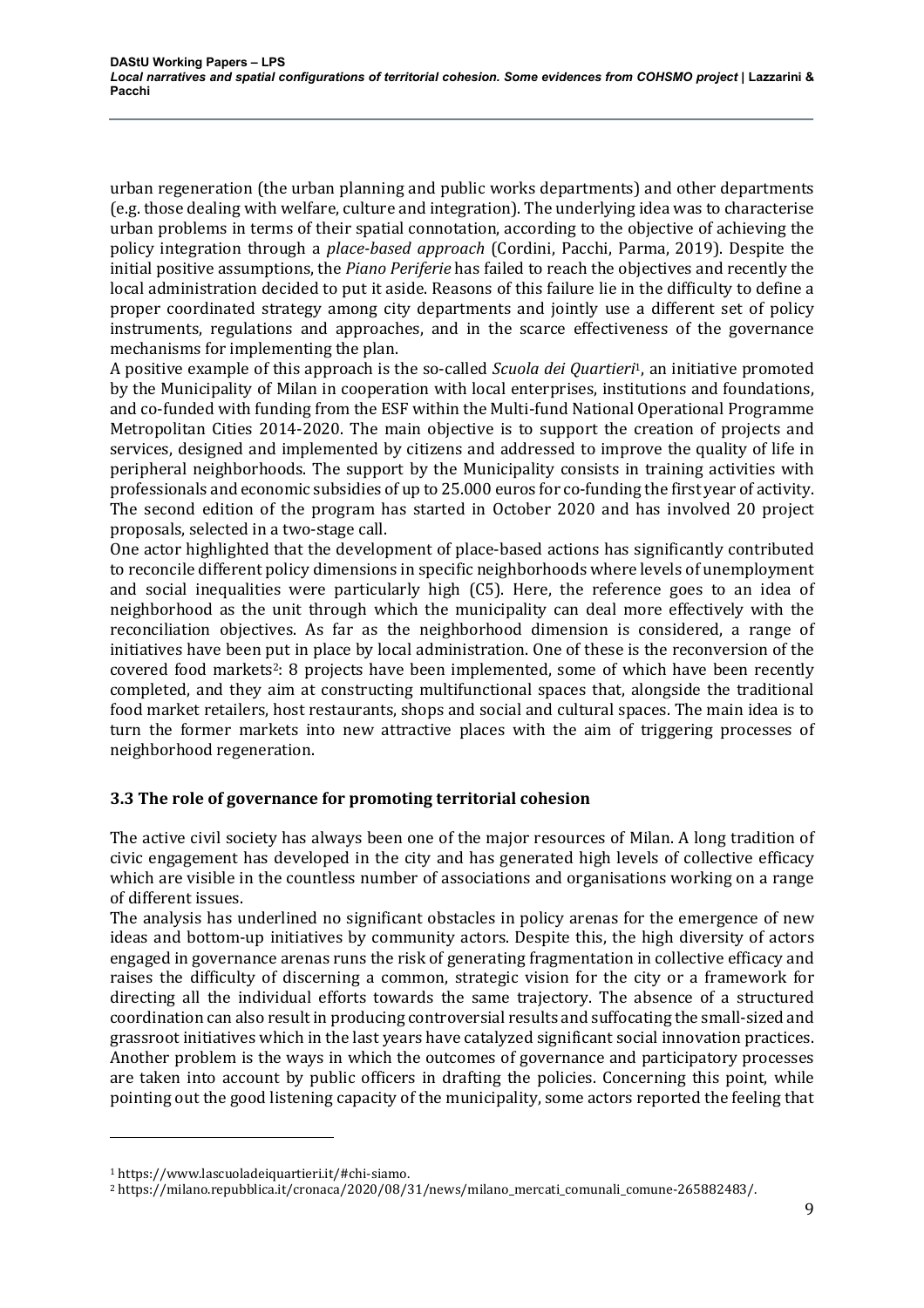some interactions with municipal actors were just an occasion to talk and "get headlines on the media" rather than a process oriented to design policies and plan interventions.

While municipal administration has played a guiding role in pursuing local development strategies, important is also the role of the so-called "active actors of the city" (PA4), which include the third sector organisations, the businesses and the private foundations. In recent decades, the municipality has built good working relationships with the third sector associations and the foundations. Despite this, in the face of a growing societal complexity, there are quite low levels of vertical and horizontal coordination, which lead to the already mentioned risk of fragmentation of territorial governance (Cordini, Pacchi, Parma, 2019). Hence, according to some actors, the improvement of multi-level coordination is needed.

The most common and successful form of governance arrangement is the public-private partnership. The improvements generated by these horizontal governance forms translated in the production of new services in some specific neighborhoods, usually through pilot projects funded by the municipality and then carried out or managed by third sector organisations (see the case of WeMi in: Lazzarini et al., 2020). One problem concerns the not-always-easy matching between private and public actors and their resources. The bureaucracy and the scarce synergy between city departments are interpreted as the main obstacles intervening in this problem. Despite the high levels of territorial capital that the public-private partnerships have been able to mobilise (both in terms of financial resources and of social and material assets) in recent projects and initiatives, their effectiveness in targeting complex problems of socio-spatial inequalities and territorial cohesion is still questionable (Cordini, Pacchi, Parma, 2019).

A number of multi-level governance arrangements has also been experimented in some policy areas, though just few of them turned out to be effective. These have been the outcome of a cooperation between the municipality and the regional and national governments. One factor that partly explains the scarce success of these governance forms is the different political coalitions ruling the municipal and regional authorities. While the strategic cooperation between the regional-municipal authorities seems to be scarcely developed, the coordination on single projects is considered to be more effective, as shown by some interventions on distressed urban neighbourhoods, such as Giambellino where regional and local funding were jointly employed. Moreover, another problem of multilevel governance is the weak role of the Metropolitan City, an administrative tier introduced in Italy in 2014 which is still in search of a clear administrative position and governance structure. This results in the creation of quite ambiguous relationships with the municipality, even though both levels are guided by the same administrator (the Mayor of Milan).

Broadly speaking, the analysis seems to highlight the assumption that one model of governance would not be able to address all the problems of the city. This is due to the spatial and functional relationships of the city with different geographies and scales (local, metropolitan, regional but also European) and to the high number and variety of local actors shaping the governance arenas and the trajectories of policy making processes. Furthermore, as also mentioned by some interviewees, a more effective combination between horizontal and vertical dimensions within multilevel governance arrangements seems to be needed. One of the more striking evidences is the almost unexploited potentials, in terms of administrative capacity, knowledge resources and decision-making processes, of the Metropolitan City in territorial governance processes. For example, with reference to the already mentioned policy area of urban regeneration, a better coordination between the municipality and the Metropolitan City would be needed because peripheral settlements extent over the metropolitan area without solutions of continuity.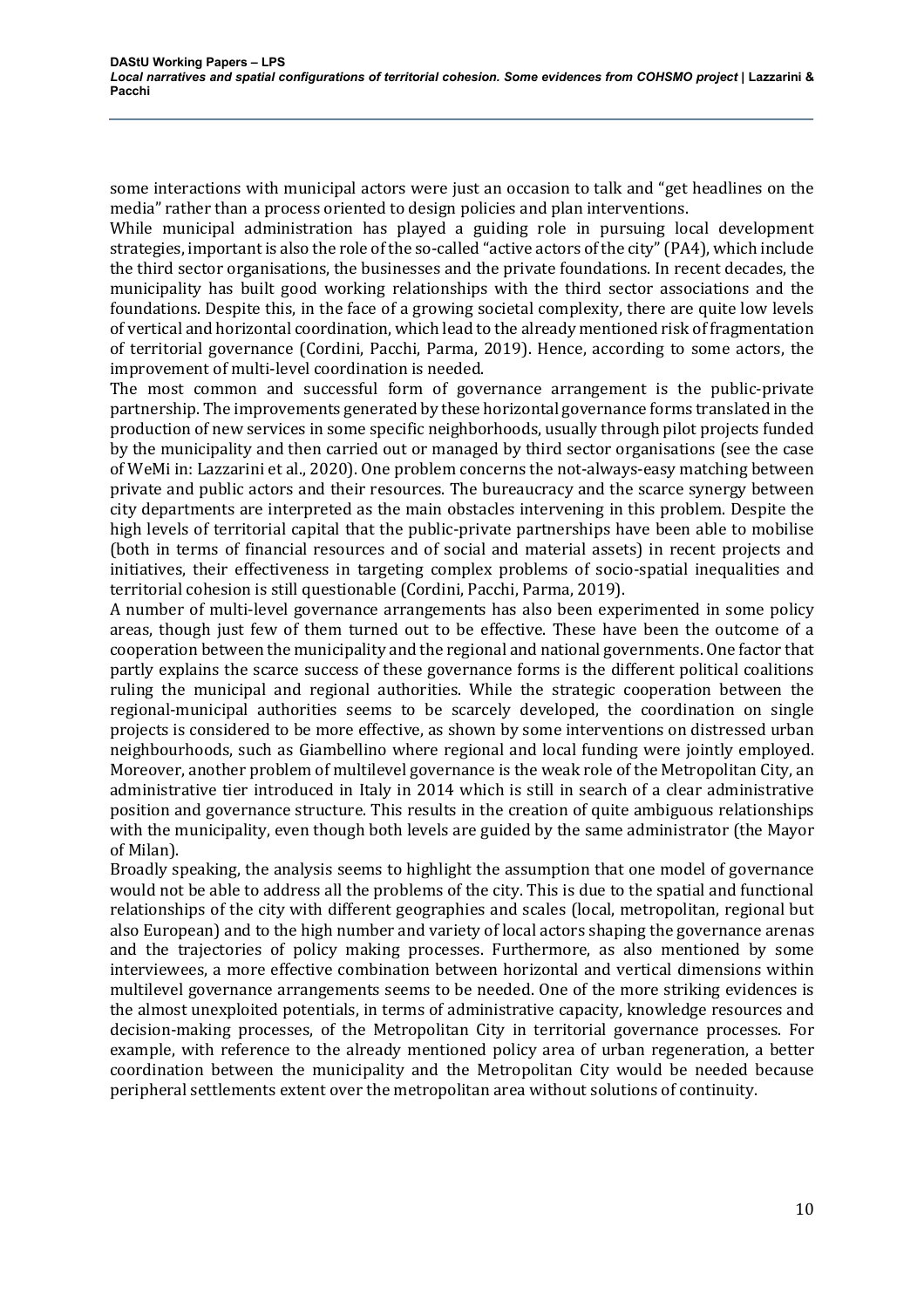# **4 LEGNANO, a suburban town in transition**

The analysis of policy documents underlined two critical factors that play a crucial role in achieving the objective of territorial cohesion. The first one is the need to strengthen local community's sense of belonging and attachment to place through a more active involvement of civil society networks, and the second one is the consolidation of the position of Legnano beyond the borders of the Alto Milanese area and in the wider metropolitan area (Cordini, Pacchi, Ranci, 2019). Interviews pointed out these two factors in strong relationship with a somehow rhetorical understanding of local contextual conditions and the vision of local politicians and interest groups. Concerning the position of Legnano in the metropolitan area, rather than a satellite suburban town functionally dependent from Milan, Legnano is interpreted as a city playing a pivotal role in solving large-scale territorial problems and in contributing to the social and economic development of the whole Milanese metropolitan area. Few informants mentioned that an enabling factor could be the current leading position of Legnano within the 'Patto dei Sindaci', the inter-municipal governance arrangement aimed at coordinating policies and integrating the municipal resources in strategic policy areas across the Alto Milanese area. One barrier highlighted for scaling-up the role of Legnano as a driving city in the metropolitan area is the difficulty of local administration and civil society organisations to govern the impacts on the local context of the economic transition started in the 1980s and culminated in the 2008 with the financial and economic crisis. An implication of this is the process of delocalisation of major industrial firms and the related increasing unemployment, especially for 40- and 50-years old blue-collars workers that encounter the difficulty to find alternative job opportunities. Last but not least, some local informants report the presence of some social problems, mostly related to the security issue, such as the illegal immigration, vandalism and drug dealing.

# **4.1** The role of spatial configurations in the design and implementation of territorial **cohesion policies**

The strategic location of Legnano at the heart of the Alto Milanese area and halfway between Milan and Varese is perceived by local informants as an aspect positively impacting on city's trajectories of development. However, related to this is the problem of commuting, especially towards Milan, which has increased a lot in the past ten years. Inefficiency of connections due to public transport's frequent congestion and damages is perceived as a problem affecting the overall connectivity of the city within the metropolitan area. Also, the presence of brownfields in the city, left empty by the long-term economic decline started in the 1980s and worsened by the 2008 financial crisis, are indicated as spatial factors having a connection to the rising unemployment, illegality and social disadvantage in the city, and creating an impact on its levels of territorial cohesion. Beyond the high levels of commuting and the presence of brownfields, the suburban and periurban location of the city in the Alto Milanese is not explicitly mentioned by informants as a factor influencing the design and implementation of territorial cohesion policies.

As in Milan, also in Legnano the concept of territorial cohesion is seldom explicitly mentioned by policy documents. Emphasis is placed on peripheral areas, interpreted as the spatial field where major social and economic problems concentrate. The analysis has shown that local administrators feel themselves committed to sustain urban regeneration and the social and economic development of peripheral urban neighbourhoods. In the "Planning guidelines for actions and projects to be realized during the mandate 2017-2022", the Mayor of Legnano highlights the need to support a vision of urban regeneration alternative to the prevailing one: instead of planning new urban expansions, the objective is to promote soft, minute and diffused interventions for improving the quality of public spaces. Hence, the document conveys the idea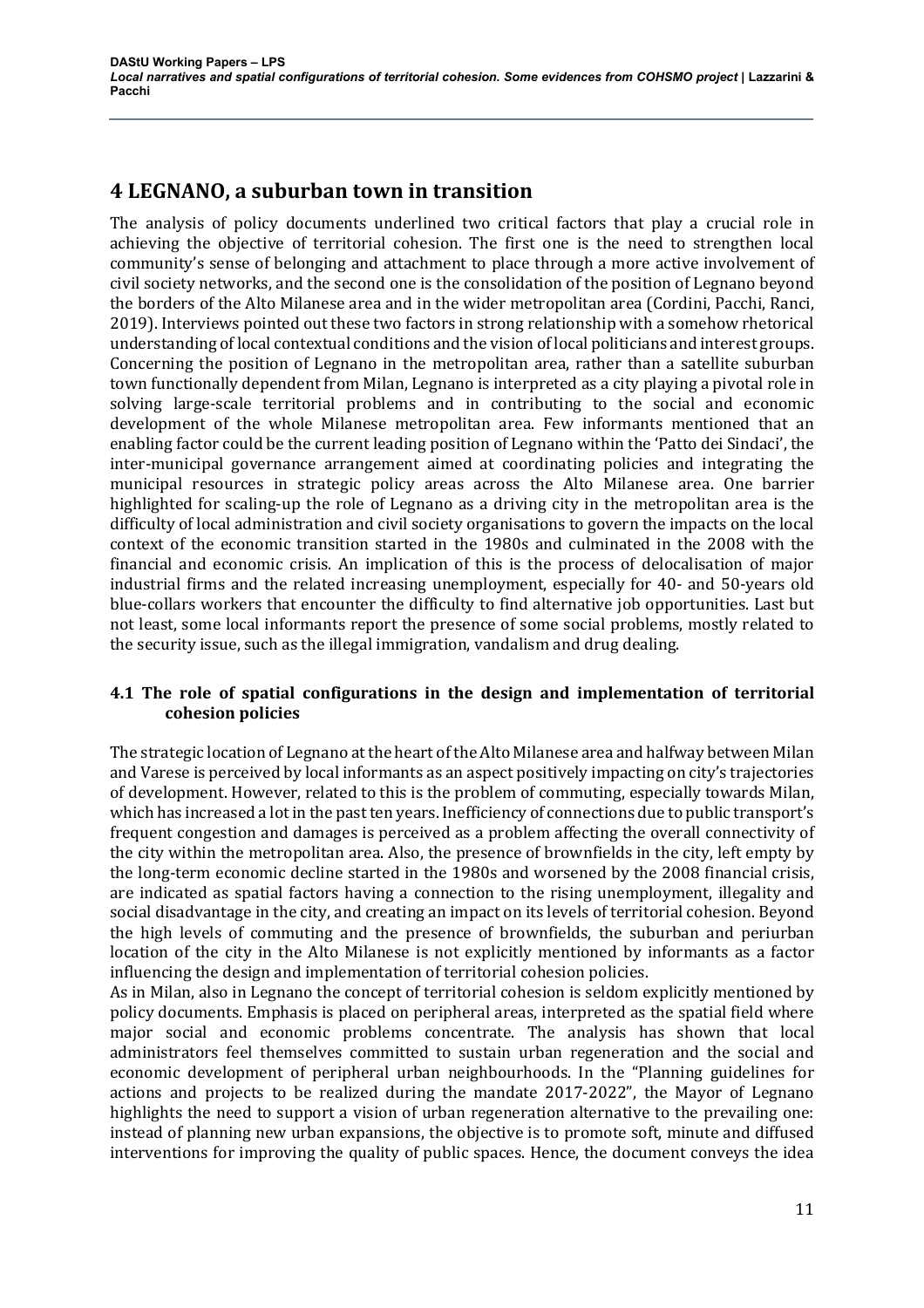that the rehabilitation of the city needs to be implemented through its polycentric reorganisation, rather than acting on large scale interventions (Città di Legnano, 2017).

In "Integration\_Machine"<sup>3</sup>, one of the recent urban regeneration projects implemented in Legnano, the reference to territorial cohesion is made more explicit. In the project presentation it is highlighted the need to "lighten the overall load sustained by the cities and distribute the social supply systems on a wider territorial platform, [...] activating and enhancing, where present, the infrastructural networks (materials and intangible) present in extra-urban areas" (Comune di Legnano et al., 2016; Lazzarini et al., 2020). Thus, the approach taken by the project is oriented to enhance the polycentric development of the metropolitan region by regenerating spaces "in favour of the whole metropolitan area", an objective achieved through the realisation of "an advanced structure of metropolitan services for the new hospitality, accompanied by a strong supply of services for the social integration of the weakest sections of population" (Comune di Legnano et al.,  $2016: 1$ ). Another aspect emerging from Integration Machine is the network dimension which characterises both the spatial configuration of the Alto Milanese area and the governance arrangement underlying the project. In fact, the form of urbanisation characterising the territory where Legnano is located resembles a network due to the presence of a number of towns and medium-sized centres strongly integrated between themselves by spatial and functional ties. The network concept also characterises the governance form conveyed by the project because the cooperation among three municipalities led to jointly work on strategic objectives and enforce their competitiveness in accessing funding from national and regional institutions.

#### **4.2** The reconciliation of the economic, social and territorial dimensions of cohesion **policies**

The policy domain where the reconciliation objective is interpreted as most needed by informants is labour market, which is considered to be the main problem in Legnano and in the Alto Milanese area for the effects on the local job market produced by the economic transition started in the 1980s. This issue refers also to the local availability of workforce and human capital because the area is characterised by high levels of commuting directed di Milan and by the tendency to import low-skilled workforce and export high-skilled workers. Hence, as stressed by a number of community and business actors, the labour market problems relate to commuting but also to housing, welfare and other social and economic issues.

Moreover, local actors report the relationship among employment and housing as an important implication of the labour market problems already mentioned. This is due to an increase in recent years of the number of evictions from public housing neighbourhoods, a problem which relates to the increasing economic fragility of local families and to their difficulty to access the housing market. This economic fragility translates to a higher number of requests for support from social services, and requires a transformation of local welfare from the traditional social service provision towards forms of "generative welfare" where third sector organisations increasingly play the role of service providers (PA6).

Possible answers understood and enacted at the local level to tackle the issue of employment are manifold. First of all, the creation of new and the strengthening of existing firms, especially in a cluster mode, are interpreted as two objectives that can effectively mobilise territorial capital and contribute to increase local life chances. No explicit mention of the reconciliation of economic,

<sup>&</sup>lt;sup>3</sup> Integration\_Machine is an urban regeneration project conceived in 2016 and promoted by the Milan Metropolitan City, in cooperation with three Municipalities of the Alto Milanese area, Legnano, Rescaldina and Castano Primo, that aims at creating a metropolitan cluster of housing and welfare services for the social integration of the most vulnerable sections of the population.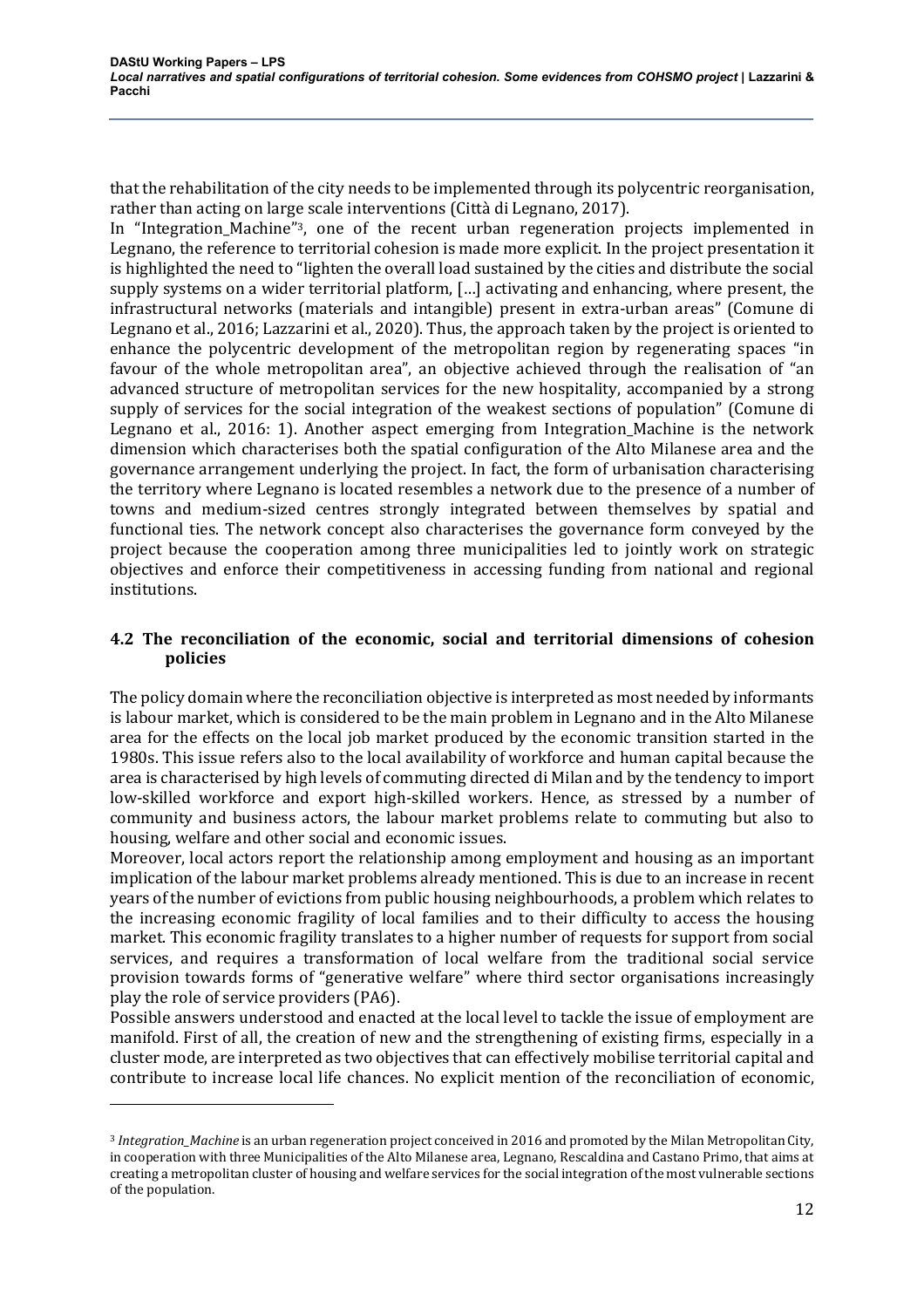social and territorial dimensions of cohesion is made, though the emphasis is on the opportunity to preserve and further develop the culture of entrepreneurship, interpreted as one of the most distinctive aspects of local identity in Legnano (Tosi & Vitale, 2011). Entrepreneurship is seen as a factor that can significantly impact on the levels of wellbeing in the city and that can be used to strengthen city's social and economic development. A second answer is provided by urban regeneration which is seen as indirectly contributing to solve, or at least reduce, the spatial consequences of the economic crisis. Although one stated that "Legnano is mostly centre, there is no periphery" (PA4), a number of local informants mentioned urban regeneration with reference to two spatial fields: the brownfields and the abandoned industrial areas in the city centre that are the outcome of the prolonged process of economic crisis already mentioned, and a couple of neighborhoods (especially Canazza and Mazzafame) located close to the city centre but characterised by significant levels of social disadvantage, (mostly perceived) insecurity and, to a certain extent, also spatial segregation.

Concerning brownfields, some informants pointed out that these could be strategically used for hosting logistical hubs, economic incubators and social facilities within the city (Cordini, Pacchi, Parma, 2019). A relevant example is the case of Tecnocity Altomilanese in which twenty years ago a public-private partnership has created a high-tech citadel hosting SMEs, incubators and services for local enterprises, public services, training facilities and some offices of local institutions. Concerning the disadvantaged neighbourhoods, the presence of some urban regeneration projects is oriented to overtake critical issues such as housing shortage for low-income people and social exclusion. Some informants mentioned Integration\_Machine as a project characterised by a strong place-based dimension (Città di Legnano et al., 2016). Here the reconciliation objective is not explicitly mentioned, though the project tackles it in the attempt to combine social and economic objectives for improving the internal cohesion of Canazza neighbourhood and its integration with the surrounding urban environment (Lazzarini et al., 2020). This idea is explicit in the project presentation, where besides the residential function, a number of "softer" activities and services (e.g., co-working spaces, artistic laboratories, and a shared greenhouse) are developed in the field of vocational training and education and active labour market policies. Furthermore, the project reports that one of its main distinctive features is the integration of social objectives, such as the integration of low-income inhabitants and the housing wellbeing, with economic sustainability objectives, achieved by the provision of different housing typologies.

# **4.3** The role of governance for promoting territorial cohesion

Among the governance arrangements that proved to be more successful in Legnano, the Patto dei Sindaci (Mayors' pact) emerges. This is an intermunicipal governance arrangement created in 2008 for improving the levels of cooperation between the 23 municipalities of the Alto Milanese area in the fields of infrastructure, transport and welfare policies by the means of common guidelines and inter-institutional communication. Informants highlighted it as a good mechanism to coordinate local institutional actors at intermunicipal level, and its effectiveness is interpreted as much higher than the one of the Milan Metropolitan City. Although some stated the need to improve its performance, the Mayors' Pact appears to be the form of governance which makes the more relevant contribution to the territorial cohesion in the Alto Milanese area. One limitation mentioned by informants is the unbalanced relationship between the municipalities joining the Pact. In fact, being the largest municipalities, Legnano plays the role of leader, creating dynamics of dominance in the cooperation. An interesting aspect lies in the relationship established between the Metropolitan City and the Mayors' Pact. On the one hand, the interaction among the two bodies follows a somehow traditional and statutory path because the governance arena of the Pact matches with the one of the so-called Homogeneous Areas (Aree Omogenee), the forms of horizontal cooperation foreseen by the Metropolitan City for coordinating policies and projects at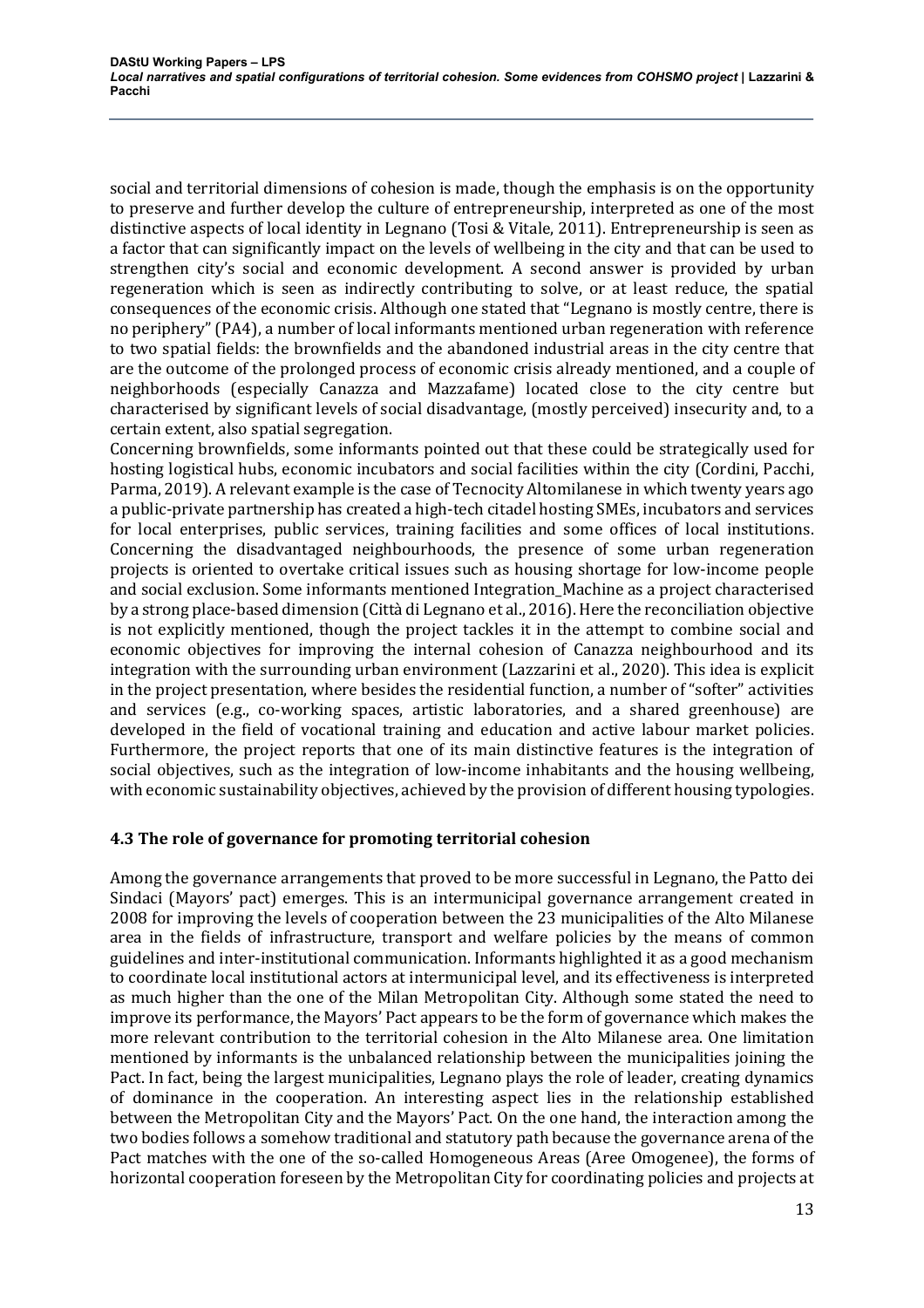inter-municipal level. On the other hand, the Pact attempts to construct a policy discourse which is somehow autonomous and detached from the one of the Metropolitan City, given its focus on the contextual problems of the Alto Milanese area and the distinctive economic and territorial factors of local identity. Moreover, the relevance of the Pact lies in its capacity to work not just as a horizontal governance arrangement but also as a multi-level governance form, providing an opportunity for municipalities of being heard in metropolitan and regional governance arenas and of negotiating with higher level institutions.

Other successful governance arrangements are the Municipal Steering Committee, a management body internal to the local government in charge of coordinating the different policy sectors and integrating different expertise within a cross sectoral vision – though local informants reports the need to further improve the coordination among Welfare and Urban Planning sectors for solving the housing problems -, and the Unified Welfare Agency for the Alto Milanese area which has the objective of guaranteeing equal access to services for the citizens living in the suburban area and of sharing the resources of single municipalities in the welfare system.

The public-private partnerships are another common governance arrangement in Legnano, especially in the field of welfare provision and active labour market policies, even though the role of business actors in the cooperation is quite differentiated: some businesses are more involved than others due to some obstacles (timing and bureaucracy issues) affecting the overall success of the cooperation.

Governance arenas seem relatively open to new ideas and contributions from civil society, especially in the areas of welfare, labour, elderly and child care, though the organisations involved tend to be often the same, with low levels of engagement of new actors. Levels of participation are perceived as relatively high by local actors. One problem lies in the fact that the real impact of civil society initiatives and, more in general, participatory processes on policies seems to be highly dependent on the local administrators' commitment and orientation. Thus, some informants reported the recurring presence of diverging views among local politicians and civil society representatives. Other issues mentioned are the distance between those who promote innovative actions and those who have the power to implement them, and the often-instrumental nature of participatory processes when these are limited to specific projects and do not extend in the long term. More in general, community actors do not seem to be particularly positive about their ability to have an impact on local decision-making processes and influence future policies.

# **5 OLTREPO'** PAVESE, a lagging rural area in search of new development **trajectories**

Territorial cohesion policies are implemented at national and regional level and, broadly speaking, they are addressed to contrast trends of economic and demographic decline by investing in cultural and social capital, promoting the empowerment of local communities, and strengthening their capacity to mobilise local territorial assets. Some local actors commented that in the last two decades the regional government has overlooked the territorial disadvantage of Oltrepò Pavese and that, despite the presence of some common problems, has historically oriented its attention to Alpine mountainous areas rather than to Appennines areas. Just recently, this trend has been rebalanced by a new attention of regional officers to the territorial development problems of Oltrepò.

Looking at the policy discourse, an important focus is the attempt to contrast the geographical isolation of the area. The "Inner Areas Strategy" addressed to Oltrepò Pavese explicitly mentions territorial cohesion as an objective of the strategy. It identifies the issue of connectivity, mostly given by the lack of public transport, as a factor affecting mobility and territorial cohesion and, more concretely, impacting negatively on the access to services. Alongside the "Oltrepò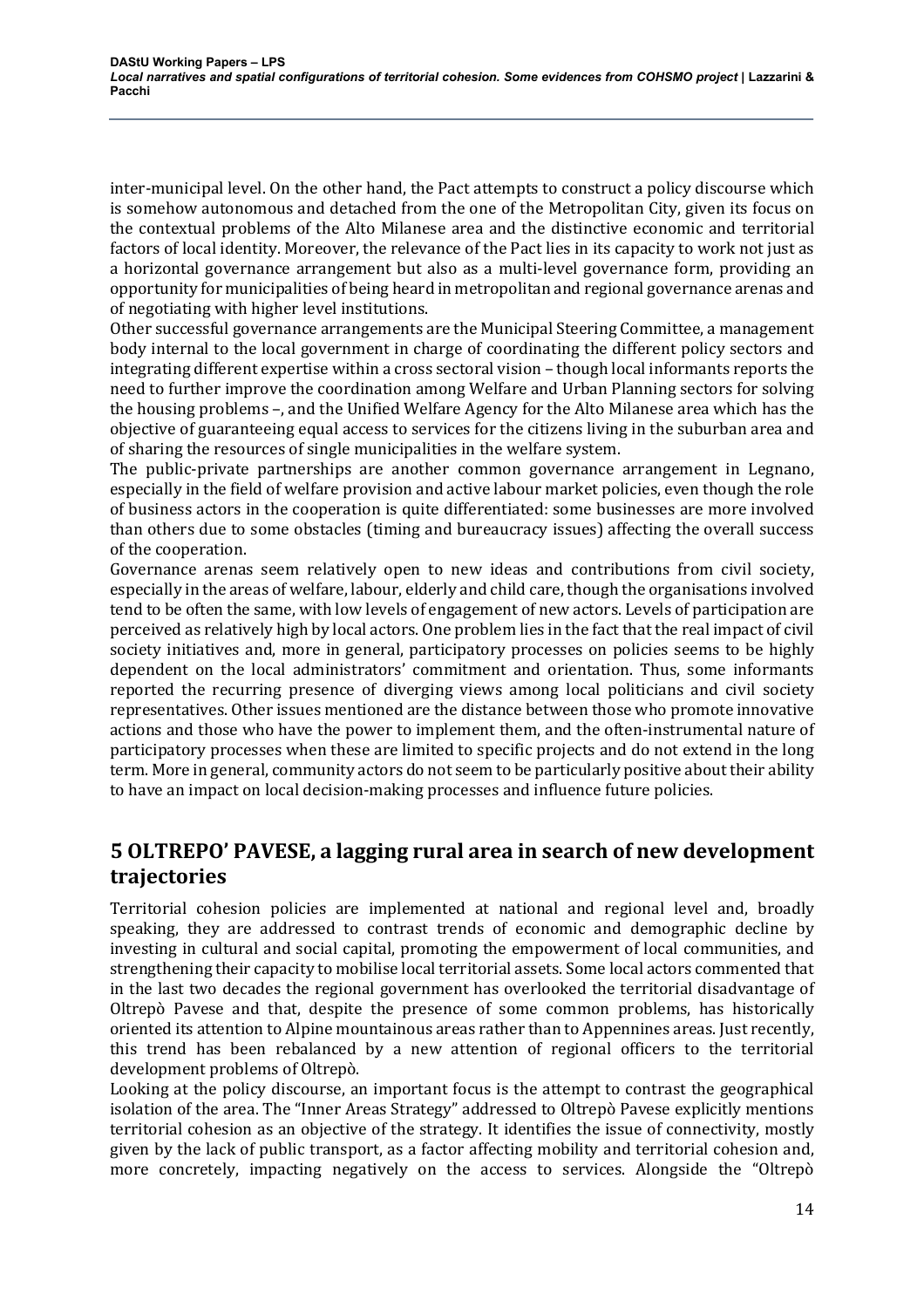Biodiverso", a project elaborated within the framework of AttivAree policy programme funded by Cariplo Foundation (Eco&Eco, 2017), biodiversity is stressed as a somehow rhetorical concept for promoting local development. It is declined in different fields, either in education, agricultural production, regeneration and in the preservation of natural resources. Also, the STAR Oltrepò, a development plan elaborated in 2016 by the Foundation for the Development of Oltrepò Pavese (the former Local Action Group), focuses on building "a resilient territory, competitive in its economy, with productive systems able to innovate, cohesive in its social dimension, sustainable, with a high level of cooperation between actors" (Fondazione per lo Sviluppo dell'Oltrepò Pavese, 2016). The plan establishes a link between economic growth and social cohesion, suggesting that investing on new economies can generate positive social impacts. To achieve the objectives, some devices are foreseen in the plan, such as the productive chains which should strengthen the internal cohesion among the actors and facilitate the cooperative dimension, fighting conflicts and fragmentation in governance arenas.

The discourse analysis has shown that the objectives stated by the plans and programmes are the outcome of a rhetorical understanding of the trajectories of territorial development by local actors. Alongside this rhetorical dimension, what all these documents share is the attempt to frame the proposed actions and strategies through a remedial approach on the basis of which actions are merely oriented to compensate the existing territorial problems, rather than tackling them effectively. Problems as the demographic decline, the low collective efficacy and the scarce institutional capacity, are interpreted as structural factors deeply rooted in the local context. Hence, they are seen as territorial conditions, difficult to be counteracted and whose effects can only be reduced and limited.

# **5.1** The role of spatial configurations in the design and implementation of territorial **cohesion policies**

The policy documents analysed in the previous WPs point out that the territorial morphology strongly affects territorial cohesion. For instance, the S.T.A.R. Oltrepò Development Plan already mentioned reports among the territorial weaknesses the dispersion of settlements throughout the territory, the growing isolation of the mountainous areas from the plain, and the scarce dotation of physical and digital infrastructures. As concerns the territorial configuration, a relevant aspect is also the lack of public transportation which is perceived as greatly impacting the overall accessibility of the Oltrepò Pavese and its connectivity with the surrounding towns, cities and regions. Also, problems of connectivity strongly compromise the accessibility to public services, especially those related to education, health and active labour market. Accordingly, the general isolation of the area and the scarce accessibility to public services are, together with the lack of job opportunities, relevant factors that significantly impact on the social cohesion and the economic development of the area.

A further interesting aspect to highlight relates to the implications that the relationship among territorial fragmentation and local economy produces on territorial cohesion. In this sense, policy documents report the difficulty of constructing a more integrated economic system able to compete with the other surrounding territorial contexts due to the high fragmentation of the touristic and agricultural operators, the excessive variety of local productions (especially in the wine sector), and the scarce capacity of local enterprises to effectively organise their marketing. Thus, the present economic fragility, which is accentuated by existing territorial fragmentation, raises the need to improve the overall territorial cohesion of Oltrepò Pavese (Fondazione per lo Sviluppo dell'Oltrepò Pavese, 2016).

The interviews show that the role that spatial configurations play in influencing territorial cohesion is subjected to a dichotomic vision. On the one hand, local informants share the view that low-density settlements and the isolation of households across the mountainous areas are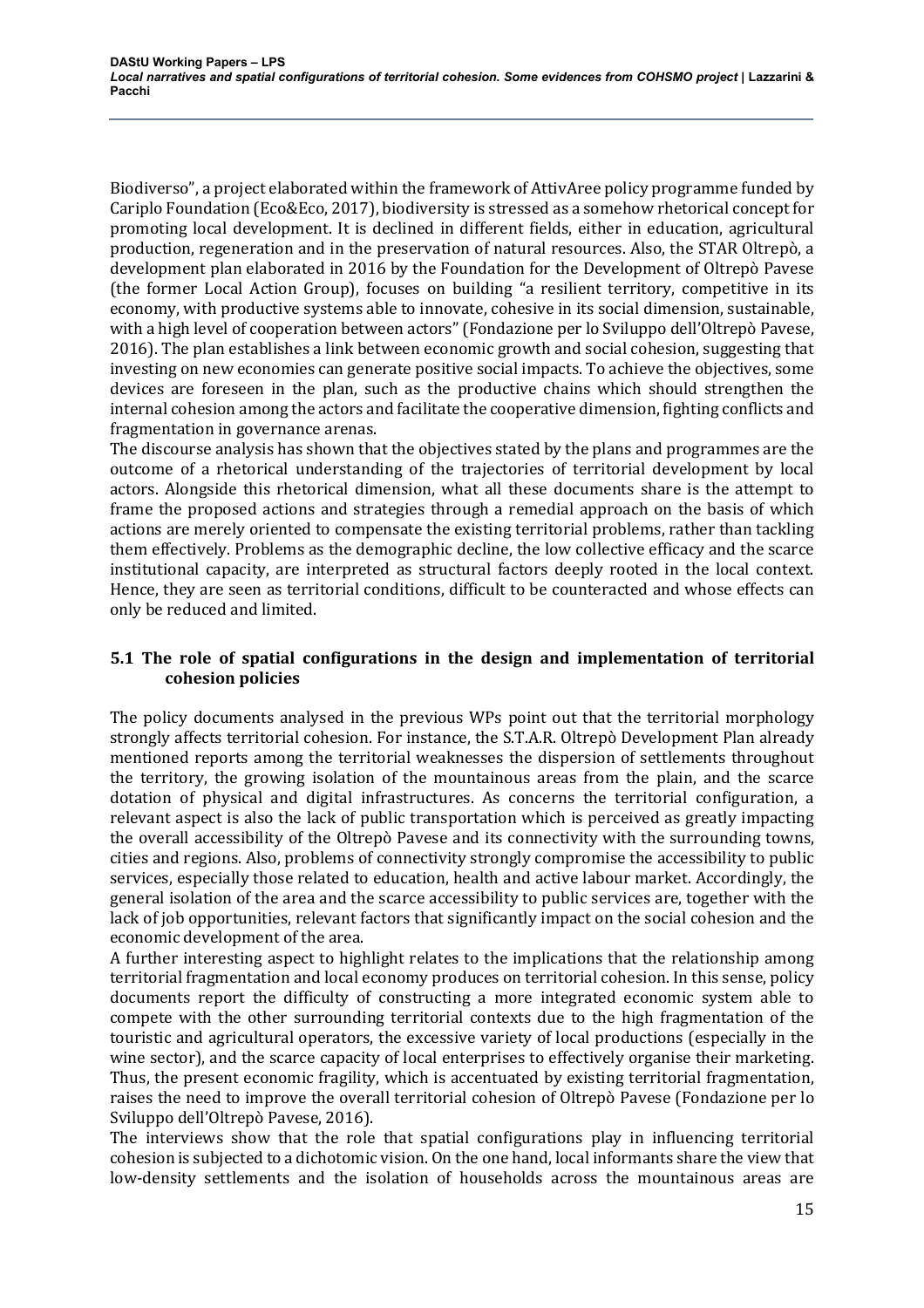obstacles to achieve a more cohesive territory. On the other, they also state that the proximity to environmental assets and the presence of landscape and natural biodiversity are assets that can be framed as potential economic drivers for Oltrepò Pavese. Some of them also refer to the absence of industrial settlements and the lack of an industrial vocation in local economy as conditions that have hampered the territorial development of Oltrepò Pavese. At the basis of this view there is the awareness that the local development could have been much more successful if based on exogenous conditions, rather than on endogenous resources. Accordingly, while territorial cohesion is strongly affected by the spatial segregation of the region, it can also take advantage of some inherent territorial features for developing local economy.

#### **5.2** The reconciliation of the economic, social and territorial dimensions of cohesion **policies**

The local development strategy of the Local Action Group (LAG) explicitly highlights the need to build a more resilient territory by fostering economic competitiveness and social cohesion. The economic and social reconciliation objective is mentioned in relation to the capacity of the socalled integrated projects to generate new employment opportunities that should also generate high social impact activities (Fondazione per lo Sviluppo dell'Oltrepò Pavese, 2016). Among these projects, the action n. 4 "Social agriculture: a pact for the life quality in Oltrepò Pavese between environment, ethics and sustainable" clearly interprets the welfare generated by agricultural enterprises as a catalyst for the social, environmental and economic cohesion of the area. At the basis of this interpretation, there is an idea of multifunctional agriculture that can combine together social agriculture, environmental and food education, green economy, social and cultural services for the local community, with the aim of tackling the demographic decline of rural areas. A concept already mentioned that is mobilised by policy documents and highlighted by a number of key-informants to convey the reconciliation objective is biodiversity. This is a transversal notion which is interpreted as a rhetoric for delivering a vision of local development. The vision, according to one informant, serves to coordinate and create a connection among all the projects but also to highlight the multiple features (historical, cultural, geographical) of the area, In particular, this concept is used by the "Oltrepò Bio(diverso) Strategy" for realising new systems of internal and external relations and for bringing new resources to the territory, sustaining the local society and the productive systems. Innovation is here framed in a multidimensional way, from the balanced management of environmental and agricultural biodiversity to the improvement of educational and social services.

According to a number of informants, the SNAI project and the place-based approach upon which it is based (Barca, 2009), have allowed a shift from the current mode of expenditure, based on sectoral and short-term interventions, to a capital expenditure where social, economic and environmental dimensions are integrated. Nevertheless, public officials are not often ready to fully take advantage of the new strategy and of the sources of funding to achieve the reconciliation objectives. Some interviewees report that among the obstacles hindering the possibilities of territorial development, the low institutional capacity of the local context given by the local administrators' scarce expertise and competence, the high levels of nanny state (assistenzialismo) and the poor attitude towards local cooperation of both civil society and local institutions emerge. The latter aspect refers to the phenomenon generally recognised as parochialism which refers to the attitude of local institutional actors to focus on small sections of an issue rather than consider its wider context.

Another obstacle emerging from the analysis refers to the so-called "parasitic attitude" through which public officers have often managed the funding deriving from local development policies through patronage and opportunistic behaviours and distributing resources to the "known ones", without being able to establish any innovative processes and projects.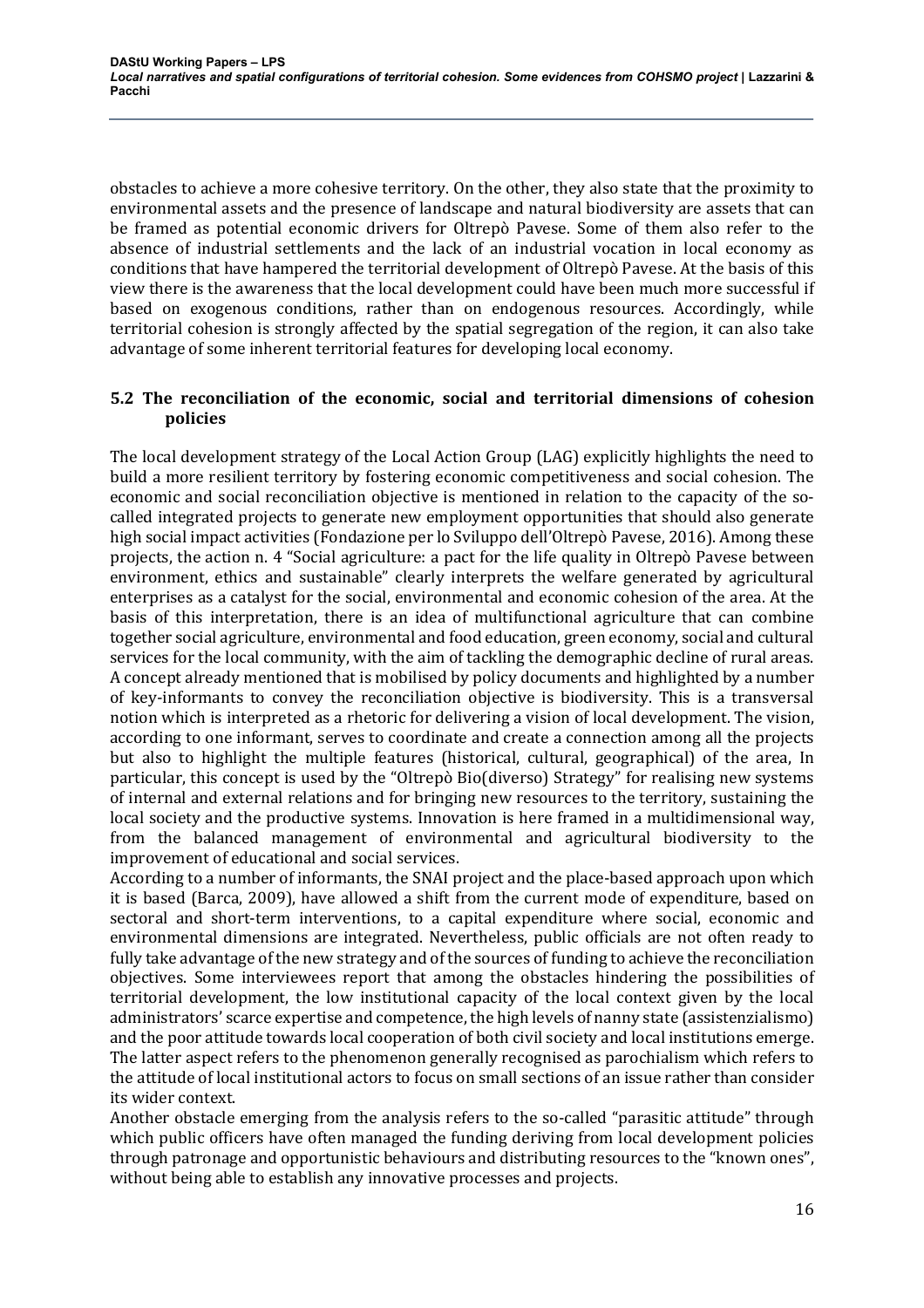The identifiable policy domains where the reconciliation objective is considered more necessary by local actors are mainly two. The first one is tourism which is interpreted by many as an activity that can be able to reconcile different social, economic and territorial dimensions of local development, producing new employment opportunities for locals, improving the quality of life and decreasing the out-migration flows. Investing on an integrated vision of tourism (from accommodations to restaurants, food production and culture) may overcome the vision of the socalled "economy of local varieties" which is hardly able to coagulate individual operators, their resources and projects. The second policy domain is welfare and this has emerged more frequently in the policy documents than in the interviews with local actors. The concept of welfare is interpreted in a somehow wide sense, from economic to social aspects. The factors taken into consideration range from the capacity of local production systems to generate positive social impacts, and the development of social entrepreneurship, to the activation of complementary forms of welfare by companies and the support of agricultural activity through the community mobilization.

Concerning the examples of social innovation identified by local actors and local development strategies, the so-called *Maggiordomo Rurale* (door-to-door service) is quite known and developed, thought the effectiveness is still under discussion. This is a domestic assistance service implemented within the "Oltrepò (bio)diverso project" by Cariplo Foundation alongside the AttivAree program (Eco&Eco, 2017). The rural butler provides different typologies of assistance (after-school, home assistance, babysitting) to families and elderly in Oltrepò Pavese. While some people recognised it as a good way to coordinate socio-assistance in a territory characterised by a high percentage of elderly population and low-density settlements, other pointed out that one of the problems relates to the difficulty to fully engage local inhabitants in the project. For instance, in some municipalities like Romagnese, local administrators presented the initiatives to locals but, in the end, they preferred to employ people from their networks to carry out the service because the cost of the program was higher than the one provided by usual housekeepers. Another example mentioned by policy documents is the Community Hub of Golferenzo, a project promoted by the municipality of Golferenzo, a couple of local cultural associations and funded by Cariplo Foundation alongside the AttivAree program. Though not considered strictly a social innovation initiative, the project embraces various social and economic dimensions such as promoting and selling local food products, providing training and professional courses, and organising cultural and laboratory activities.

# **5.3** The role of governance for promoting territorial cohesion

Cooperation between business actors, community organisations and institutions in Oltrepò Pavese often appears to follow selective paths. As seen in previous sections, a range of different local development programmes have been implemented and they generally work across multiple dimensions and with different coalitions, though not always being integrated between themselves and unable to build effective relationships because of the conditions of division, conflict and isolation that characterise the area.

"There are two political, institutional and economic coalitions. One that refers to the Mountain Community and the other that belongs to the Foundation for the Development of Oltrepò Pavese. Due to historical political conflicts, these two coalitions have always fought against each other. We have tried through formal and informal mediation to build some synergies; it was almost impractical because there is reluctance from both sides" (NAB member GC).

Another important aspect is the absence of a clear local leadership and of a shared strategic vision for the future. The emergence of collective endeavour seems difficult and meets many obstacles.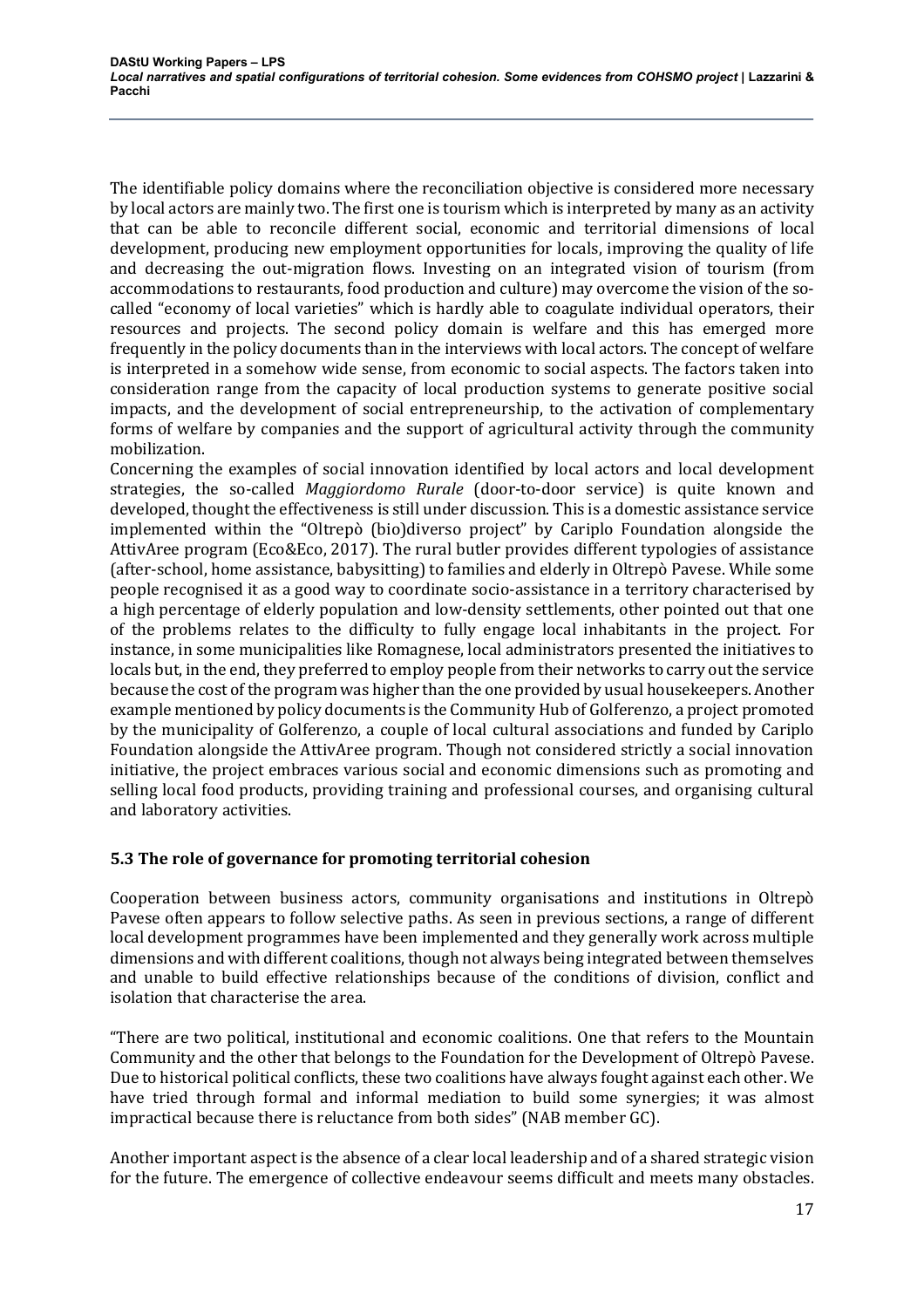For all these reasons, the governance arrangements considered more innovative are mainly designed and proposed by external actors with the contribution of local actors, rather than emerging themselves from the locality. Nevertheless, external programmes often run the risk of triggering opportunistic behaviour, strengthening existing coalitions and reinforcing conflictual attitudes: the presence of power games among local actors and opportunistic coalitions based on personal connections and interests rather than on expertise and knowledge negatively affects the openness of governance arenas and the access of newcomers.

Thematic groups meetings, focus groups and workshops with local stakeholders are the forms through which the involvement of local actors in policy making processes more frequently happens in Oltrepò Pavese. Not much to design policies, their purpose is more to gather knowledge on the area, to facilitate the investigation of local assets by the project promoters. As the analysis has underlined (Aa.Vv., 2018), local actors stated that the public roundtables and meetings, particularly those organised alongside the SNAI program, have been successful, sometimes ground breaking, being also able to infuse a sense of cohesion into the local community.

An interesting aspect is that the existing development programs (SNAI and AttivAree) both rely on existing local governance systems, despite involving different set of actors and referring to different scales. The SNAI program, which is part of the national cohesion policy mentioned in section 2, relies on the local Mountain Community, which is an existing local inter-institutional form gathering 19 municipalities of Oltrepò Pavese and chaired by local mayors and administrators. The Mountain Community acts as a consortium for public service delivery in the territory. In this case, the SNAI programme reinforces the ordinary activities of the Mountain Community. In terms of governance, the main difference with the Mountain Community lies in the fact that the governance arena implementing the SNAI can be considered a multilevel platform as it involves not just local administrators or local businesses but also representatives and officers from the Regional Government.

The AttivAree project overlaps with the territorial scale and boundaries of the Sviluppo Oltrepò Foundation (the former Local Action Group LAG), a public-private foundation recognised by the Region since 2011 that employs regional and EU funds for the local development of the area though a place-based approach. The foundation is the coordinator and key-actor of the project, which is promoted and co-funded by Cariplo Foundation, and involves a number of local businesses, third sector and business associations (including also the Chamber of Commerce at provincial level), and local administrators, in the field of social assistance and welfare services, mainly addressed to elderly. This project has employed also European funds and some of the actions had been already experimented in previous Leader programmers. From the governance point of view, the project relies on a formalised partnership, in which the coordination with operators is direct and happens on specific themes.

Broadly speaking, the capacity of the governance arrangements to promote territorial cohesion is quite uncertain. The reason lies in the low levels of collective efficacy, lack of trust in local institutions and isolation characterising local communities. The two local development programs mentioned are surely encouraging and supporting processes of knowledge sharing and networking in the local context, but they are subjected to the risks of division and conflict present in the area. What the analysis has highlighted is that effective and fruitful cooperation seems to happen currently just within coalitions of interests gathered around a project able to produce short-term financial benefits, and the objective to gather different interest groups around a longterm vision and a strategic objective seems still difficult to achieve.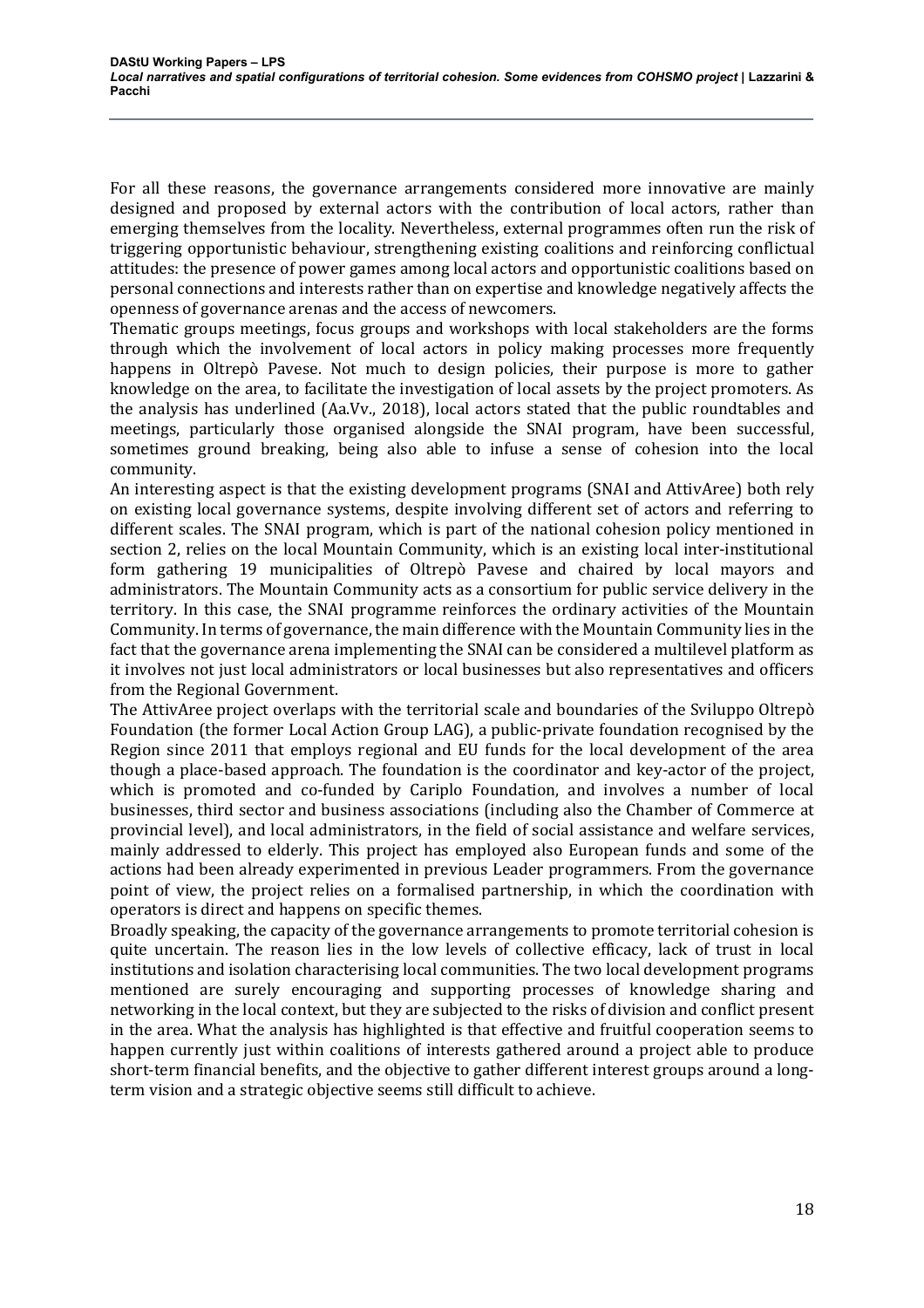# **6 Conclusion**

The analysis on the local configurations of territorial cohesion policies in the three case-study areas has highlighted a range of relevant issues.

The first issue concerns the role that spatial configurations have in the design and implementation of territorial cohesion policies. Just in Oltrepò Pavese the relationship between spatial configurations and territorial cohesion policies is explicitly mentioned. Here some policy documents state that territorial morphology strongly effects territorial cohesion. On a more general view, policy documents from the three cases highlight the assumption that enhancing some spatial configurations can positively contribute to construct a more cohesive urban community. In Milan this aspect is framed within the objective of promoting a process of concentration of population, activities and technologies in strategic locations across the metropolitan area for enhancing innovation and building new urban economies. While polycentrism is mentioned in relation to the opportunity to re-organise the system of public services in a spatially balanced arrangement across the city contributing to equalise the relationships among Milan and its territory, this objective is pivotal in the Legnano and Oltrepò Pavese cases where problems of connectivity (to SGIs and workplaces) are evident.

The analysis about the reconciliation of the economic, social and territorial dimensions of cohesion policies has shown that when the place-based dimension of policies is employed this has allowed to shift from a mode of expenditure based on sectoral and short-term interventions, to a capital expenditure where social, economic and environmental dimensions are integrated (Oltrepò Pavese). Moreover, the place-based dimension has been used with reference to the objective of improving the internal cohesion of particularly distressed urban neighbourhoods and strengthening the integration between peripheral and suburban areas and the wider metropolitan context. In the cases of Milan and Legnano this has also served to combine different policy tools and funding sources and create policy bundles.

With reference to territorial governance, in the three study areas the effectiveness of governance arrangements depends on the levels of collective efficacy (Sampson, 2011). In the metropolitan and suburban localities, the positive impact of multi-level governance arrangements in conducing territorial cohesion emerges. The main problems relate to the low levels of vertical and horizontal coordination, the risk of fragmentation generated by the high diversity of actors engaged in governance arenas (Milan) and the instrumental nature of participatory processes (Legnano). In Oltrepò Pavese, the low levels of collective efficacy and the related conditions of division, conflict and isolation characterising the area undermine the capacity of governance arrangements to promote territorial cohesion.

As far as the relationship between the objectives of economic development and social cohesion is considered, the analysis has shown not only that in policy documents the first objective generally prevails over the second, but also that a significant gap between the two emerges. More than a conflict, this is rather a mismatch since the two objectives are not in opposition between themselves but they rather coexist, albeit in a condition of *disconnection* in the ways in which policies and actors deal with them (Marsden and Franklin, 2015; see also: Boczy et al., 2020). In other words, it is evident the inability of policies to develop an integrated, reciprocal and complementary dimension between the social and economic objectives of cohesion. Moreover, the relationship between the two objectives is often framed according to the rhetoric that investing in new economies and innovation is sufficient to ensure greater social cohesion. In policy documents, these assumptions are not critically examined with indicators or data and they seem to be based on a univocal and narrowly-defined interpretation of the relationship between economic development and social inclusion, according to the common mantra that greater economic development necessarily corresponds to a more equitable and just society. As also Barca (2009) pointed out, despite the existence of some synergies between the two objectives, an increase in economic efficiency does not necessarily result in a reduction of social inequalities.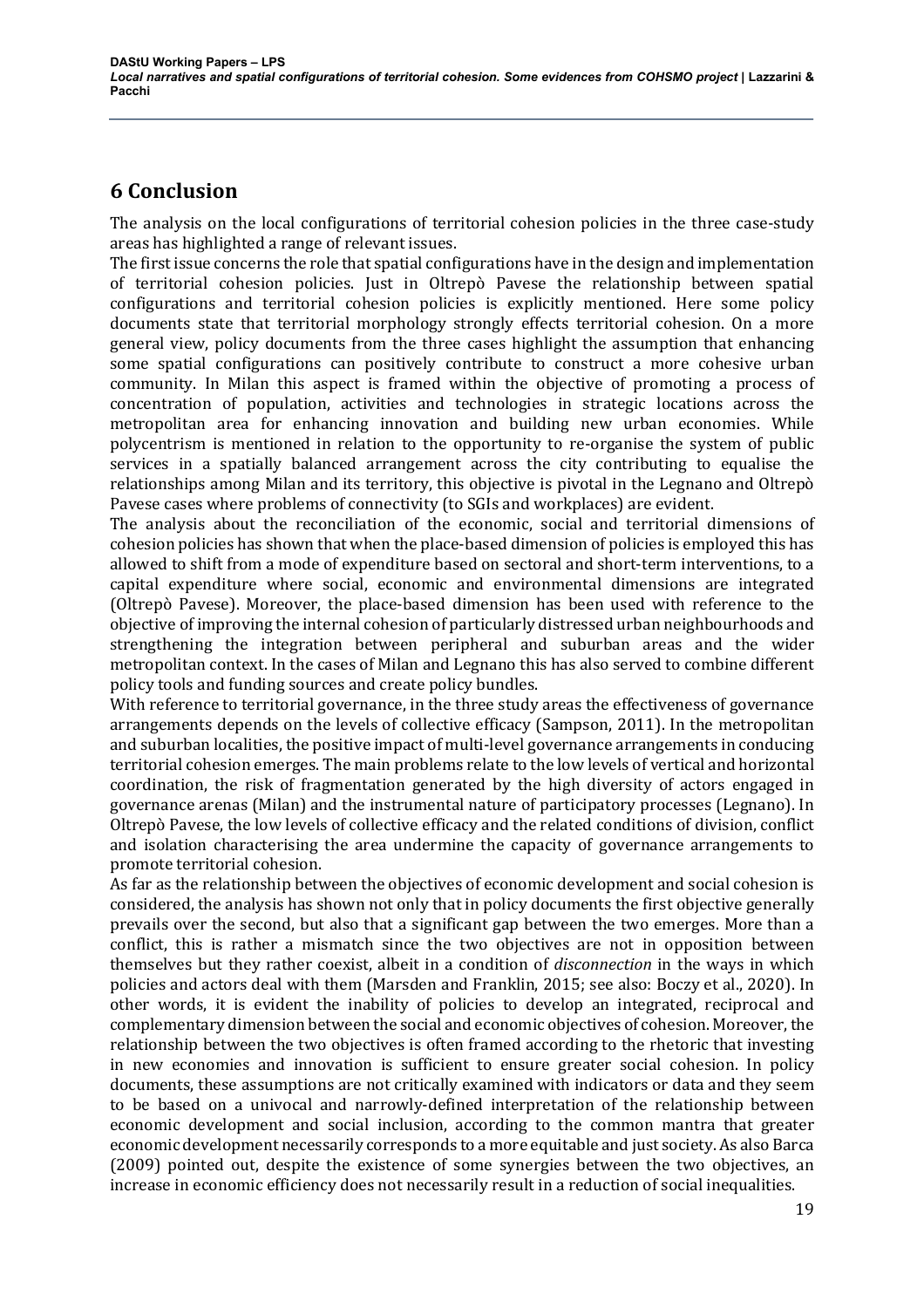A final aspect concerns the strategic response implemented by institutional actors and policies to promote greater territorial cohesion. This differs substantially in the three cases. In the case of Milan and Legnano, the strategy conveys processes of concentration of territorial capital by working on the construction of hubs, poles and citadels where companies, technologies and services are clustered and integrated to generate knowledge and innovation and to strengthen competitiveness. A significant example of this process is the case of Tecnocity in Legnano, a hightech citadel created with the aim of boosting the competitiveness of SMEs but also improving the services and facilities for businesses and the local community, and stimulating the cooperation between businesses, local institutions and research and training organisations. Other examples come from the three policy documents analyzed in the Milan case where the reference to concentration (of activities, technologies, innovation) as a process capable of catalyzing economic growth and social inclusion in the city is explicit. The case of Oltrepò Pavese is different due to the lack of a solid economic base and the scarce ability to mobilize territorial capital by the local community which question the role of innovation in generating economic growth. In this case, policy documents and local informants emphasize the need to promote more effectively the policy integration ("In low density territories, I see more need for integration between mobility, welfare and health-care services than in the high-density areas", NAB member GC) and to create greater proximity between existing services and local settlements, also through the crucial contribution of the social actors in reducing the physical distance between existing services and local inhabitants. 

# **References**

Aa.Vv. (2018), *Working paper in interviews: Italy*, COHSMO Project, D4.4.

Agenzia per la Coesione Territoriale (2013) Strategia nazionale per le Aree interne: definizione, *obiettivi, strumenti e governance*, Documento tecnico collegato alla bozza di Accordo di Partenariato trasmessa alla CE il 9 dicembre 2013.

Bagnasco, A. (1977) *Tre Italie. La problematica territoriale dello sviluppo italiano*, Bologna, Il Mulino.

Barca, F. (2004) Stato e sviluppo. Un paradigma e un cantiere aperto, *Scienze Regionali*, 3(3), pp. 17-36.

Barca, F. (2009) An Agenda for a reformed cohesion policy. A place-based approach to meeting *European Union challenges and expectations*, Brussels, European Communities.

Boczy, T., Cefalo, R., Parma, A., Skovgaard Nielsen, R. (2020) Positioning the Urban in the Global Knowledge Economy: Increasing Competitiveness or Inequality, *Social Inclusion* 8(4): 194-207.

Bonfantini, B. (2018) Dispositivi del progetto urbanistico (una quasi re- censione), *Territorio*, n. 86. 

Carrosio, G. (2020) Teoria e pratica di un modello di policy place-based: la Strategia Nazionale delle Aree Interne, *Urbanistica Informazioni* s.i. 289, pp. 12-14.

Cerea, S., Cordini, M., Pacchi, C., Ranci, C., Sabatinelli, S. (2017), *Working paper on the spatial* dimension of social inequalities, COHSMO Project, D.2.2.

Cerea, S., Pacchi, C., Ranci, C. (2019) *A Review of Italian Academic Literature and Public Policies on Territorial Cohesion*, in DAStU Working Paper Series, n. 01/2019 (LPS.03).